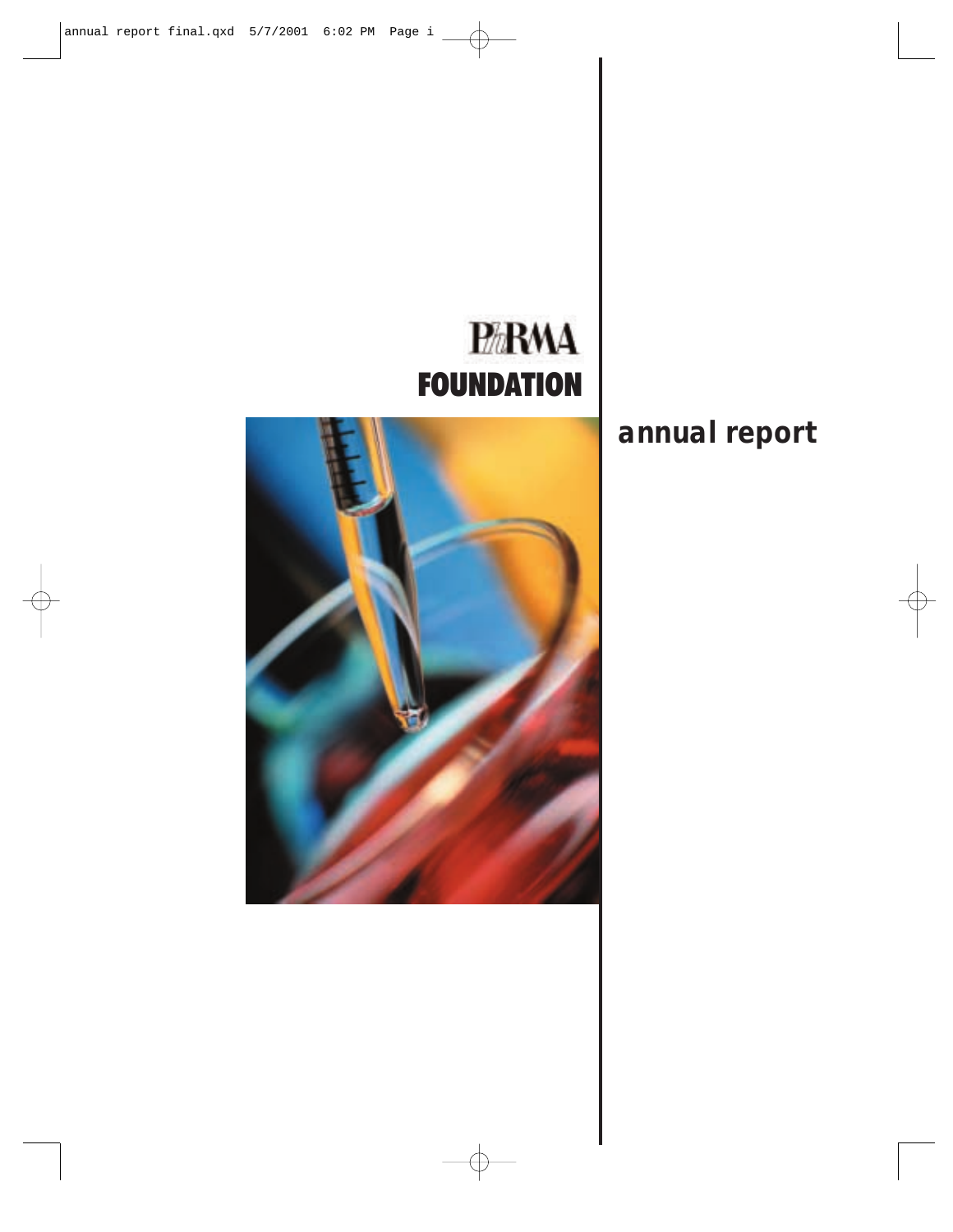

| <b>Mission</b>                |    |
|-------------------------------|----|
| Chairman's Message            | 2  |
| President's Message           | 4  |
| Awards in Excellence          | 6  |
| R&D Leaders of Today          | 8  |
| <b>Fellowships and Grants</b> | 10 |
| <b>Board of Directors</b>     | 23 |
| Treasurer's Report            | 24 |
| <b>Advisory Committees</b>    | 26 |
| <b>Benefactors</b>            | 29 |
| <b>Current Programs</b>       | 30 |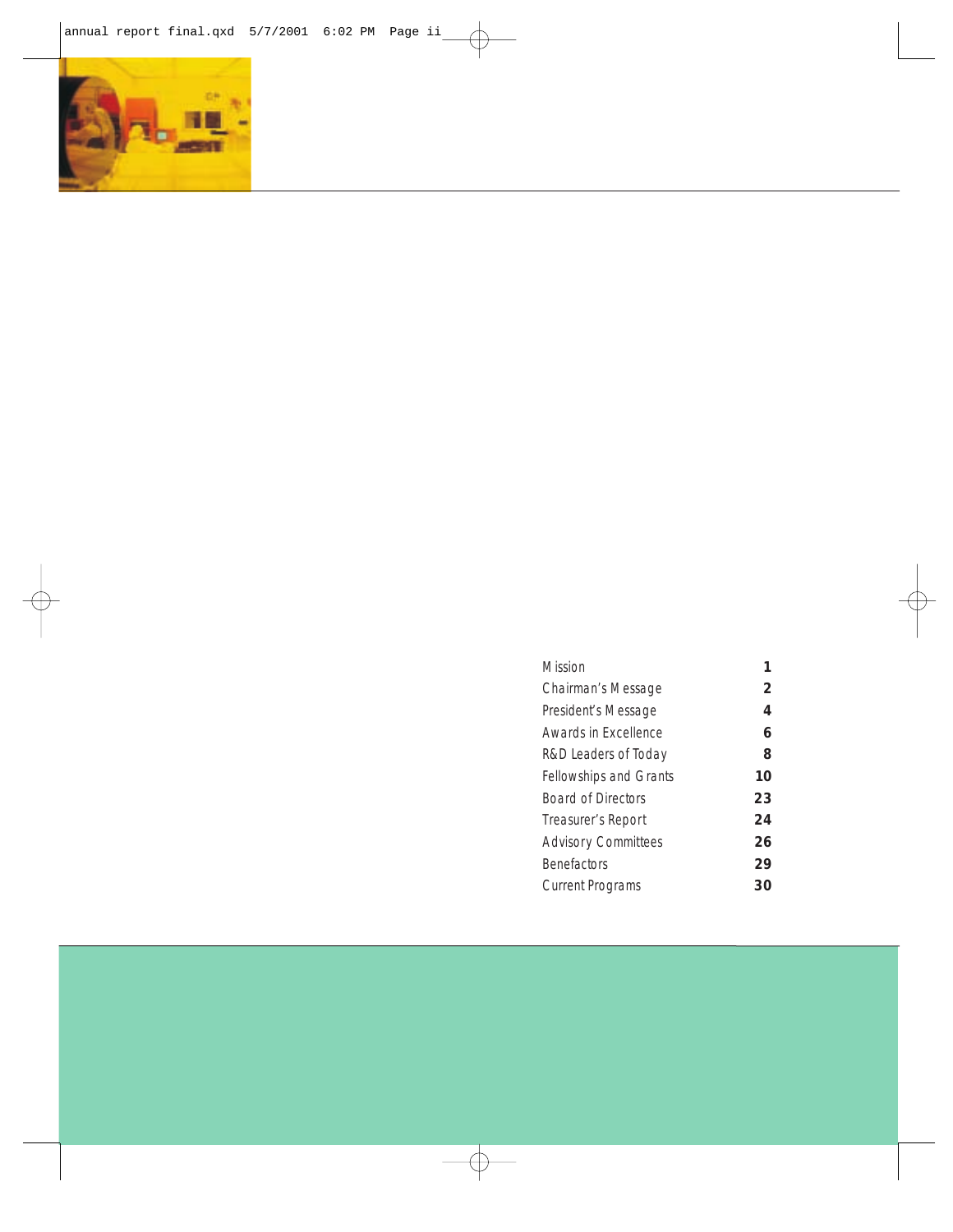# mission

**T**he mission of the PhRMA Foundation is to support young scientists in disciplines important to the pharmaceutical industry by awarding them competitive research fellowships and grants at a critical decision point at the outset of their careers. The aim is to encourage young scientists who will be the leaders of tomorrow to pursue careers in research and education related to drug discovery.

The program will help to build a larger pool of highly-trained, top-quality scientists to help meet the growing needs of scientific and academic institutions, government, and the researchintensive pharmaceutical industry.

The Foundation's program is of particular benefit to the pharmaceutical industry in serving its purpose of developing new life-saving, cost-effective medicines for patients all around the world.

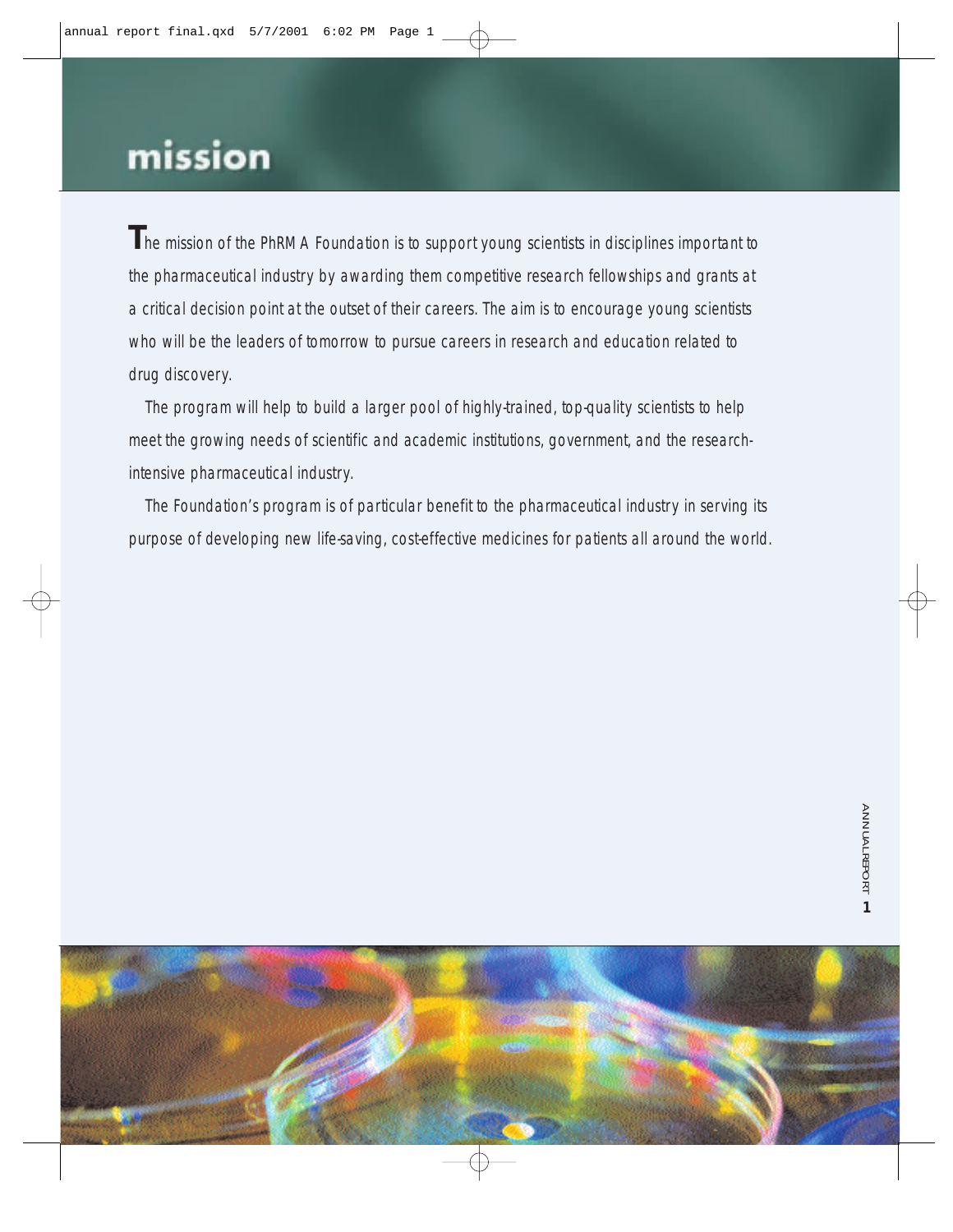# chairman's message



# **Robert A. Ingram**

**T**he dawn of a new millennium signals a new beginning for the PhRMA Foundation. We have designed a program that builds on the successes of the past while adapting to meet the needs of the future.

Our tradition of providing financial support to young scientists continues as one of our top priorities. Our support will help them jump-start careers in disciplines important to research-intensive industries. The unconditional support we provide reinforces the pharmaceutical industry's commitment to research. Since its inception, the Foundation has supported more than 2,000 young scientists at the outset of their careers. Our support is important to these scientists.

This year, the Foundation awarded grants to 41 young scientists. Please join me in congratulating them and wishing them success in their endeavors. Their research will advance their careers, contribute to our industry, and, ultimately, benefit the patients we serve.

I also want to recognize Foundation Board and Advisory Committee members who have guided our program and selected these award recipients. Their support, expert advice, and valuable assistance during the past year have helped us chart a new course for the Foundation. These individuals have served with dedication and distinction, and their efforts reflect a belief in the Foundation's mission. Many of our members have served for 10 years, 20 years, and even longer. I also extend my special thanks to my immediate predecessor, Jan Leschly, who brought his trademark energy and ability to his responsibilities as Chairman. We are indebted to him for his leadership and service.

Because of the accelerating advances being made in biomedical science and technology, the Board recently conducted a comprehensive strategic review. This process was undertaken to ensure that our resources are being used efficiently and effectively.

Our review convinced us that the Foundation's focus on scientific disciplines and the careers of young scientists serves a unique purpose that must be preserved and strengthened. We help fledgling scientists when they need it most—at a critical stage in their lives when they are deciding on a career. Our committees have established a remarkable track record in identifying, encouraging, and helping scientists who have gone on to distinguish themselves in research and teaching careers. The pages of this report are full of examples.

Special recognition goes to the three scientists who received our 2000 Award in Excellence—Dr. D. Craig Brater, Dr. Thomas E. Ellenberger, and Dr. Kenneth P. Minneman. They received Foundation grants years ago, and eventually became leaders in their fields. Their success vividly demonstrates the value of the Foundation's underlying approach.

Few other foundations serve the same purpose as the PhRMA Foundation. Our focus on careers and disciplines, rather than a specific disease, product, or other more targeted goal, serves a special role in finding and training tomorrow's leaders. Already we see shortages of talent in key disciplines—like informatics and genomics—that cross traditional disciplinary boundaries. It is essential—for scientists, our industry, and society—that the Foundation continue its work.

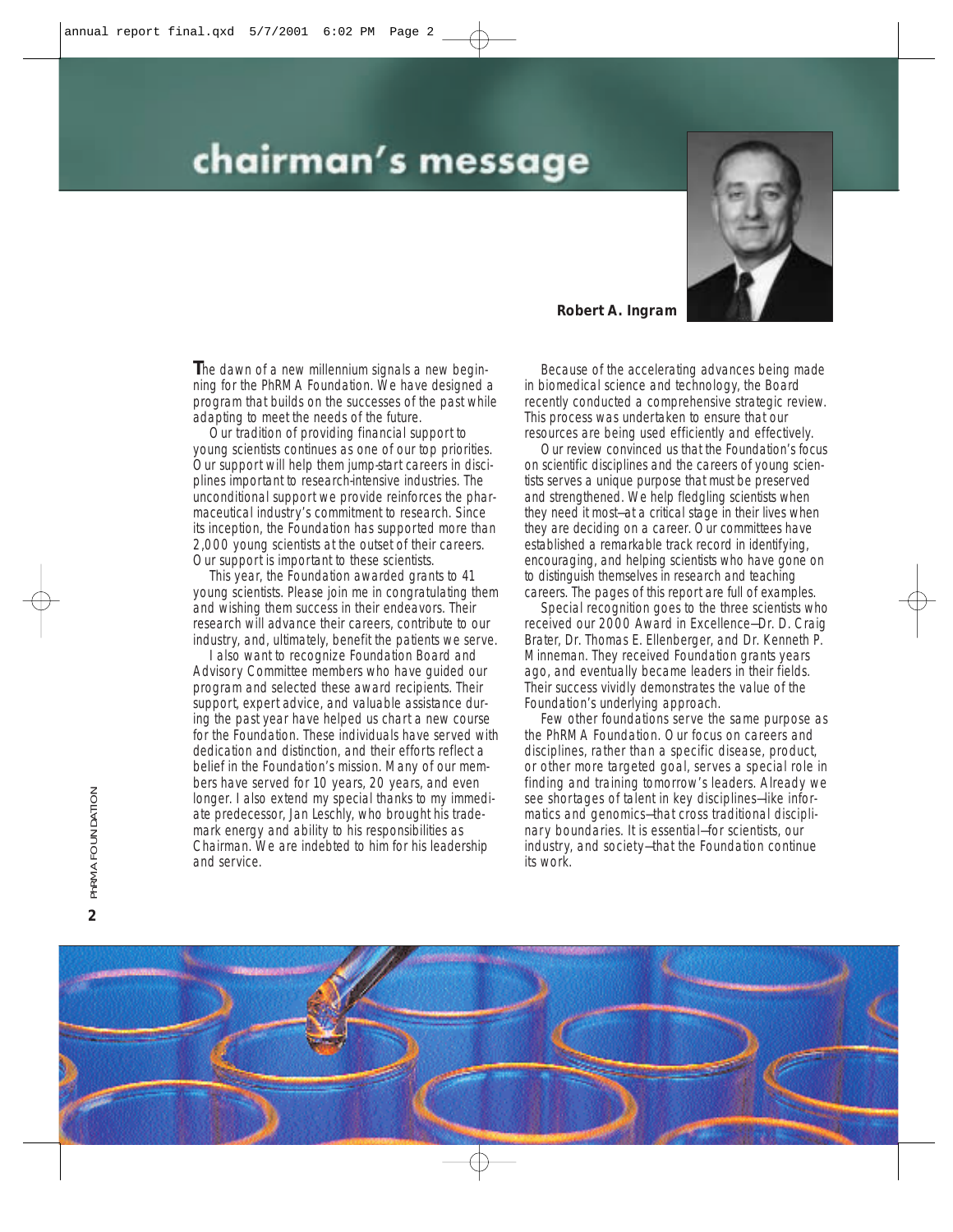

Following its strategic review, the Board has rededicated the Foundation to its mission of helping young scientists at critical points in their careers. Our goal is to encourage a focus on cutting-edge fields that promote innovation and develop new methods of delivering research training. This approach—which we will implement next year—will accomplish two critical goals identified by the Board: to strengthen academic centers and to increase the number of scientists in disciplines essential to our industry's efforts to develop new medicines that help and heal patients.

To help develop this approach, we convened a senior advisory panel of industry R&D leaders. On behalf of the Board, I thank them and recognize four leaders—the late Robert I. Levy, M.D., Senior Vice

President, Science & Technology, American Home Products Corporation; Lee E. Babiss, Ph.D., Vice President of Preclinical Research & Development, Hoffmann-La Roche Inc.; Frank L. Douglas, Ph.D., M.D., Executive Vice President, Aventis Pharmaceuticals Inc., and Robert J. Dinerstein, M.D., Ph.D., Senior Research Scientist, Aventis Pharmaceuticals Inc.

The strategic changes made by the Board renew the Foundation's sense of purpose. We are confident that, with its redesigned programs, the PhRMA Foundation will be better able to help the pharmaceutical industry meet the scientific challenges of the 21st century and the needs of the patients it so proudly serves.

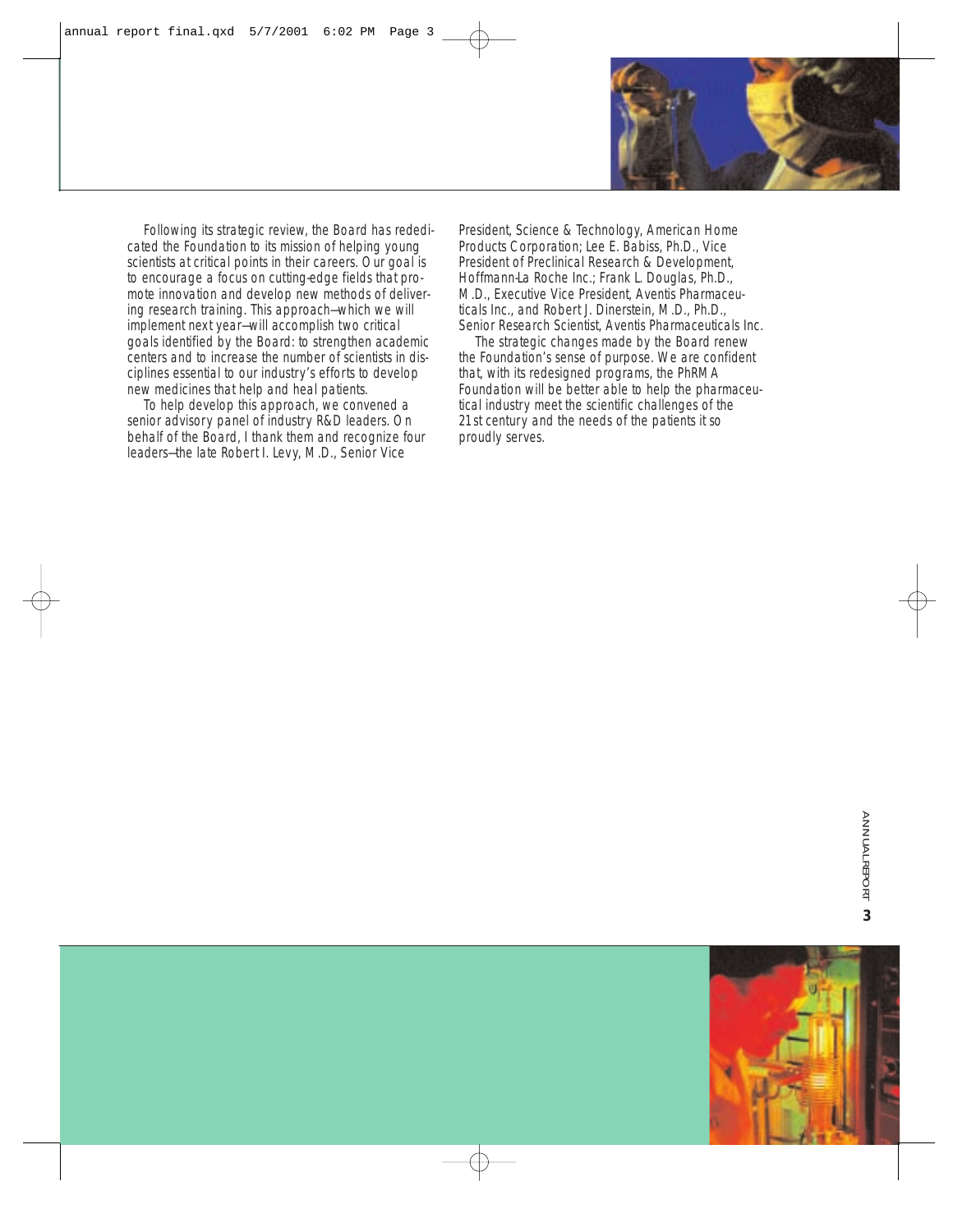# president's message



### **Del Persinger**

**O**ver the past 35 years, the PhRMA Foundation has established an outstanding record of achievement and a national reputation as a highly prestigious program. Much of the credit is due to my two immediate predecessors, Morry Bectel and Donna Moore, who served over a period of 14 years and were deeply committed to the Foundation's mission. I want to thank both of them for their dedication in preserving and strengthening this valuable organization.

The 41 awards made this year reflect our continuing commitment to helping young scientists in key disciplines at the outset of their careers. These awardees—in the areas of basic pharmacology, clinical pharmacology, pharmacology-morphology, pharmaceutics, pharmacoeconomics, and bioinformatics—and the three recipients of our Awards in Excellence are described in the following pages. This year, I met a number of our current and past awardees at our Foundation events, heard some inspiring personal stories, and received first-hand confirmation of the key role the Foundation plays.

Looking ahead, under the Board's guidance, the Foundation has developed a comprehensive new strategic plan that builds on our achievements. The plan has been carefully crafted with the help of the Foundation's scientific committees, prominent academic and industry scientists, heads of company foundations, and past awardees. The new program, which we will implement in 2001, incorporates two major changes: We will streamline and reorganize existing award programs; and we will establish a new program for academic Centers of Excellence in Research Training—interdisciplinary "incubators" focused on breakthrough science.

The reorganization will consolidate the six existing program areas into four—pharmacology, pharmaceutics, informatics, and health-outcomes research—and concentrate within those areas on cutting-edge subjects. We will emphasize fellowships and research starter grants, increase the size of some awards to make them more competitive, and provide more flexibility to meet changing industry needs.

The new Centers of Excellence will differ from the traditional Foundation programs in size, scope, and process. The Center concept recognizes the industry's and Foundation's role in helping to develop the next generation of leaders in biomedical research; the need for increasingly complex and sophisticated skills and technologies; and the multidisciplinary nature of the training required for careers in pharmaceutical research. The approach is to leverage Foundation resources by partnering with an existing expert research center that has a senior mentor. We will gain access to state-of-the-art expertise and resources; the Center will gain additional resources to recruit and train scientists in disciplines important to our industry with the first Center focusing on informatics and genomics. In this way, we will build important bridges between industry and academia and provide a model research environment for training future pharmaceutical research leaders. Assuming our first Center is successful after two years of experience, we plan to start a second Center devoted to health outcomes research or predictive technologies.

The backbone of all this work—both our continuing program and our strategic planning for the future—is the membership of the Foundation's scientific committees. Our committees comprise an extraordinary

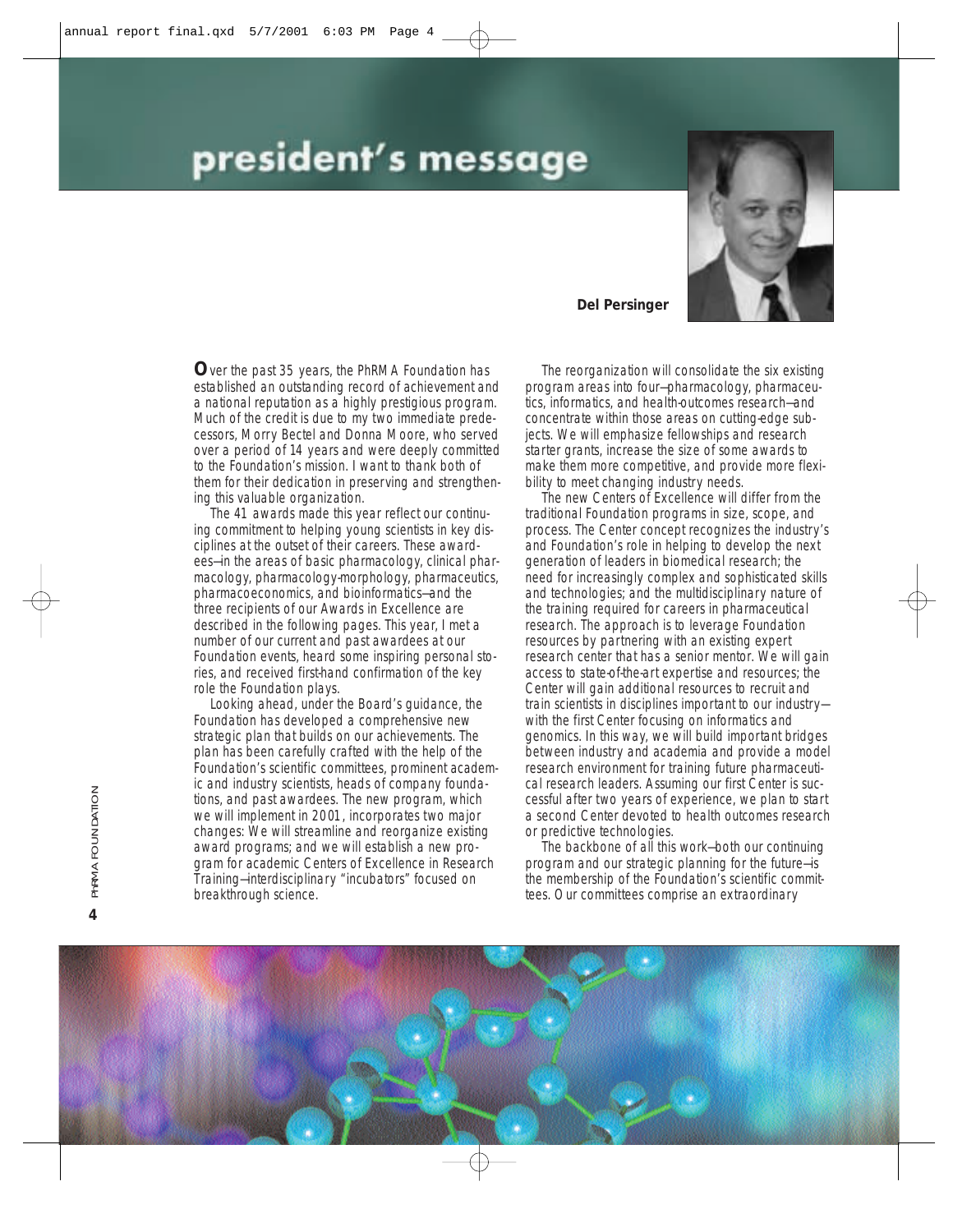

group of highly distinguished and accomplished scientists who have shown enormous dedication and an uncanny ability to identify top talent in our universities. The vast majority of Foundation awardees—after the Foundation's initial help—remain in research, obtain major follow-up funding for continued training, and truly distinguish themselves in their subsequent careers, as the examples in these pages show. The Foundation could not have established this record of success without the long-term dedication of our committee members. It is a true honor and pleasure to work with this group, and I give special thanks to each and every one: to Bill Darrow, our Chief

Scientific Advisor, our committee chairmen, and all the members, who are mentioned later in this report.

Also, my thanks to Eileen McCarron, who joined the Foundation a year ago as Director of Development, for her great work in carrying through the current Foundation program while helping to create the new one.

Along with our Board and our committees, Eileen and I firmly believe that our new program will strengthen our tradition and take us to a new level in serving the needs of young scientists, academic centers, the pharmaceutical industry, and most of all, patients.

With great sadness and sense of loss, we note the death of Dr. Robert I. Levy as this *Annual Report* was going to press. Dr. Levy was a stong believer in the Foundation's mission and was instrumental in the development of our new program. We are grateful for his support and will long remember his contributions.

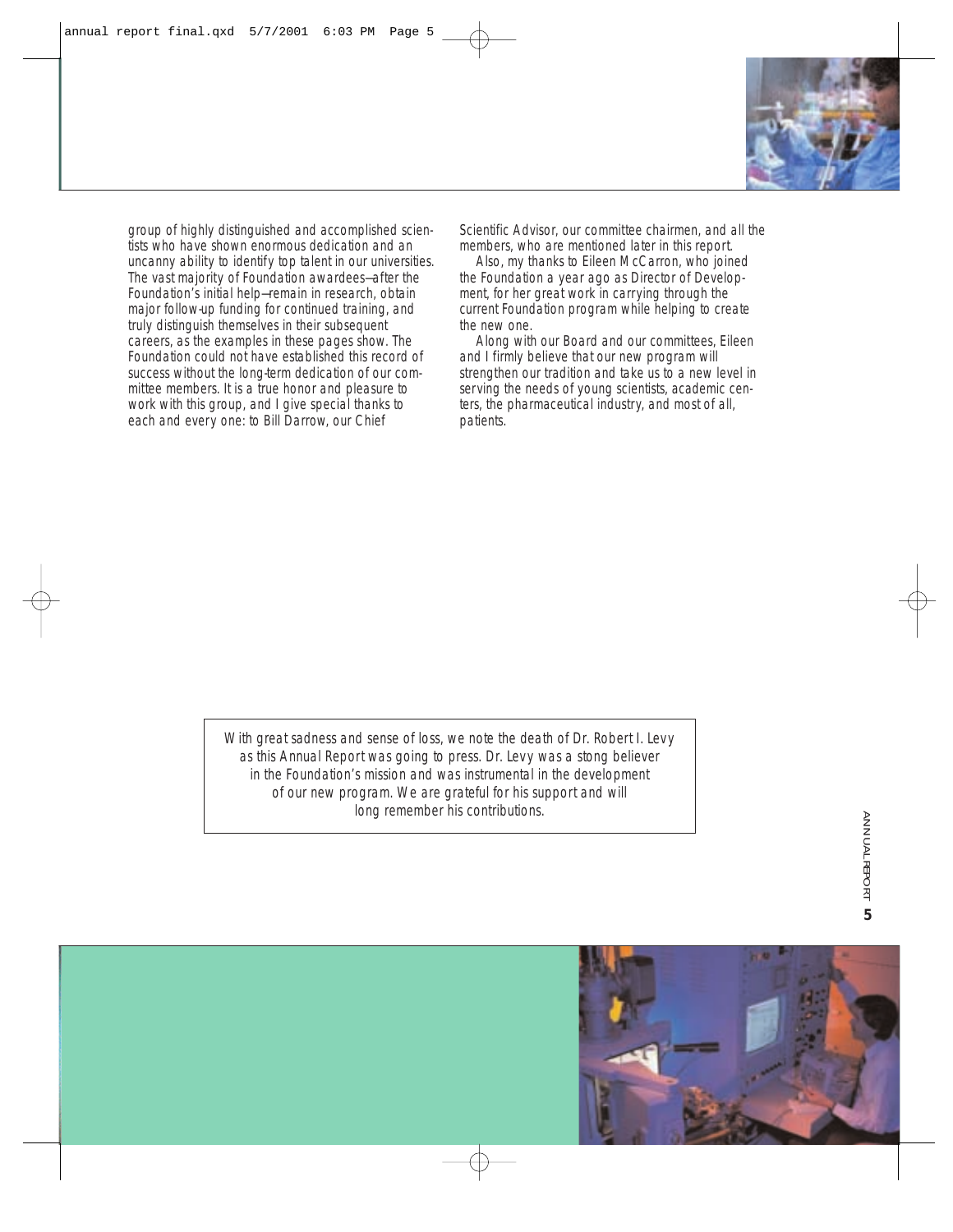# awards in excellence

**E**very year, the PhRMA Foundation grants Awards in Excellence to past awardees who are dramatic, living proof that the Foundation program works and makes a difference. These awards are given to scientists who received a Foundation grant at the outset of their careers in a discipline important to the research-based pharmaceutical industry when they were deciding on their area of specialization—and went on to distinguish themselves through their scientific and/or academic achievements.

This year's three awardees have distinguished themselves in the areas of clinical pharmacology, pharmacology, and pharmacology-morphology. The Foundation is proud of their achievements and is proud to have been of assistance to them at the beginning of their outstanding careers. They exemplify the very best in their chosen fields. What they have achieved makes it easier to appreciate the importance of providing the same kind of support for those who will follow in their footsteps.

The awardees were honored at a reception sponsored by Reed Exhibition Companies. The reception featured remarks by Boomer Esiason, of NFL fame, who praised the pharmaceutical industry for developing new treatments for cystic fibrosis that have greatly helped his son, and by Dr. Bruce Stanton, Professor of Physiology at Dartmouth Medical Center and a former Foundation awardee, who discussed the new treatments for cystic fibrosis and the outlook for future advances.

The recipients of the PhRMA Foundation Awards in Excellence for 2000 are:

# **D. Craig Brater, M.D.**

Craig Brater, M.D., who is Dean of the Indiana University School of Medicine, the author of many important publications, and the recipient of many awards and honors, received a PhRMA Foundation Research Starter Grant early in his distinguished career in teaching and research.

Dr. Brater is the author or co-author of 117 research publications, 54 book chapters, 33 reviews, and 32 symposia. The primary focus of his research has been on the experimental aspects of the pharmacology and toxicity of aminoglycosides, loop diuretics, and nonsteroidal anti-inflammatory agents.

Dr. Brater has held academic appointments at three medical schools, has been a professor of Medicine and Pharmacology at Indiana University for the past 14 years, and was Chairman of the Department of Medicine for 10 years until his recent appointment as Dean of the School of Medicine. He is the principal investigator on two individual investigator grants and one training grant from the NIH and is co-investigator on another grant. In addition, he is principal investigator on an FDA Clinical Pharmacology Award.

Dr. Brater received his BA in Chemistry and a Doctorate of Medicine from Duke University. His many awards include a Research Career Development Award from the NIH, the Rawls Palmer Progress in Medicine Award of the American Society for Clinical Pharmacology and Therapeutics, and the Duke University Distinguished Alumnus Award.

### **Thomas E. Ellenberger, D.V.M., Ph.D.**

Thomas E. Ellenberger, D.V.M., Ph.D., a leading structural biologist, received a PhRMA Foundation Fellowship for Advanced Predoctoral Training in Pharmacology/Toxicology in 1987 while studying gene amplification in multidrug resistant strains of the human parasite *Leishmania major*. Early in his career, he realized that the future of pharmacological research would depend on detailed structural analysis of the protein targets for drugs.

An Associate Professor at Harvard Medical School, Dr. Ellenberger has conducted a series of breakthrough research projects. In 1996, he published a paper that provided a structural foundation for studying excision repair of alkylation-damaged DNA.

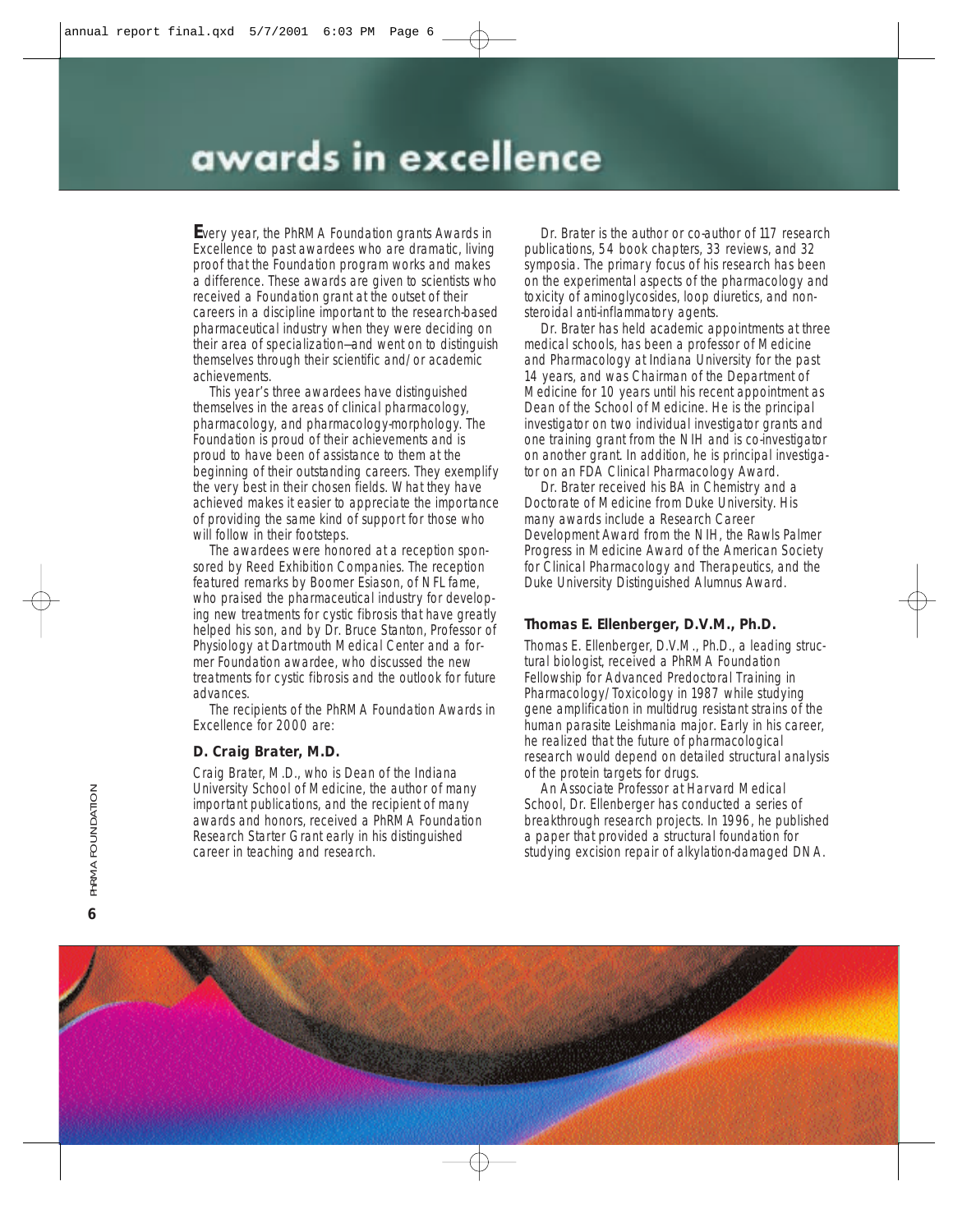

Two years later, his research on human alkylabase-DNA repair enzyme complexed to DNA clearly demonstrated the mechanism of nucleotide flipping that exposes damaged bases in DNA for excision by DNA N-glycosylases.

In 1998, Dr. Ellenberger also published a paper that was a landmark step in the structural biology of DNA replication, showing a replicative polymerase complexed to DNA and nucleotide substrates. This work provided direct evidence for two metals that catalyze DNA synthesis, and it revealed an induced fit mechanism for selecting the correct nucleotide for incorporation opposite a DNA template.

Dr. Ellenberger's recently published structure of the DNA-interacting domain of a hexameric DNA helicase is a significant breakthrough in another part of the DNA replication story. This new structure established a foundation for building pharmacological approaches to targeting replicative helicases for antimicrobial treatments. Dr. Ellenberger's ultimate goal is to use X-ray crystallography to create a threedimensional picture of a complete replicative fork at atomic resolution.

After obtaining his D.V.M. degree from Iowa State University in 1983, Dr. Ellenberger obtained his Ph.D. in Pharmacology from Harvard Medical School in 1989. He then received training in X-ray crystallography during postdoctoral studies at Harvard University before joining the faculty of Harvard Medical School in 1993.

#### **Kenneth P. Minneman, Ph.D.**

Kenneth P. Minneman, Ph.D., who is Professor of Pharmacology at Emory University School of Medicine, received a Faculty Development Award from the PhRMA Foundation in 1981. His teaching and research have focused on adrenergic receptor pharmacology and signaling.

At Emory, Dr. Minneman supervises the research of undergraduates, graduate students, and postdoctoral research associates, and teaches medical and graduate pharmacology and neuroscience courses. He is the co-editor of a medical textbook, *Medical Pharmacology: Molecular to Clinical.*

Dr. Minneman attended the Massachusetts Institute of Technology, where he received a B.S. after formulating his own major in interdisciplinary biological sciences with a focus on psychology, neuroscience, and physiology. He received a Ph.D. in Pharmacology from the University of Cambridge in England. His postdoctoral training was at the University of Colorado Medical Center.

Dr. Minneman has been at Emory University for 20 years. He has participated in seminars at many universities, organized and participated in numerous conferences in the U.S. and abroad, and served as a consultant to pharmaceutical companies on various aspects of drug development.

*The PhRMA Foundation is indebted to the generous support of Reed Exhibition Companies, which sponsored the Foundation's special reception for the 2000 Awards in Excellence and made a contribution to the Foundation. A special thanks is extended to Kevin Richards, Industry Vice President, and Michael Critser, Director, Industry Development, who made this event a success.*

> *left to right: Kenneth Minneman, Thomas Ellenberger, Boomer Esiason, Bruce Stanton, and D. Craig Brater*

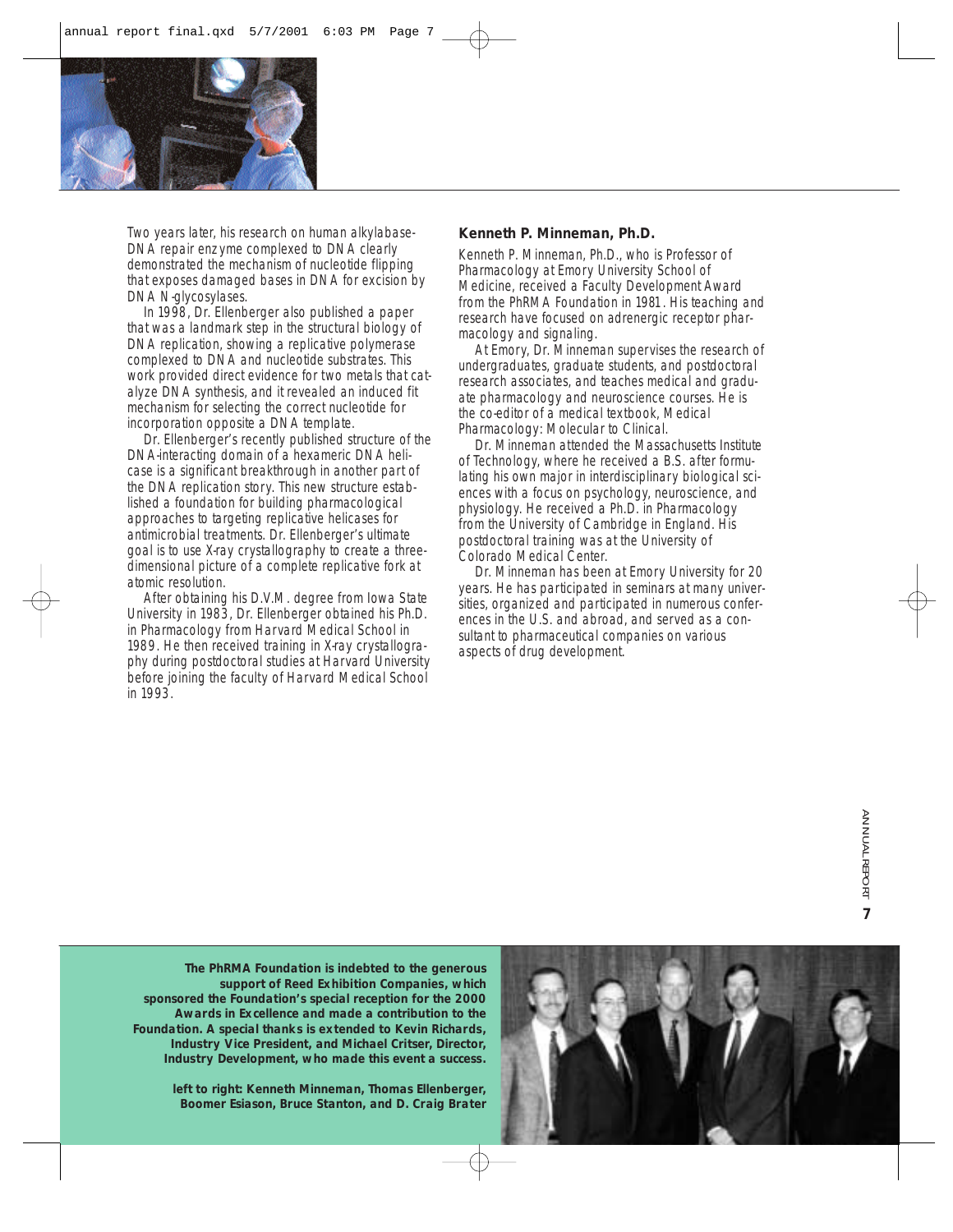# r&d leaders of today

**F**or three decades, the PhRMA Foundation has supported young scientists at the beginning of their careers to encourage them to pursue specialties in research and education that are important to the research-based pharmaceutical industry and, ultimately, to patients.

That's a fine general statement, but the best indication of the value of the Foundation's program comes from the words of the awardees themselves. Some of their comments follow:

# ◆ *"The first grant I ever received was from the PhRMA Foundation. That helped launch my research career and I was subsequently funded by NIH."*

That's from August M. Watanabe, Executive Vice President of Science and Technology and Member of the Board of Directors, Eli Lilly and Company. Prior to joining Lilly in 1990, Dr. Watanabe spent 18 years at Indiana University School of Medicine, where he served as Professor of Medicine and Chairman of the Department of Medicine.

◆ *"PhRMA Foundation support has been crucial in my career. I first received a Postdoctoral Fellowship in Clinical Pharmacology and then a Faculty Development Award. Without this support, my career in clinical pharmacology could not have begun. When I moved to the Mayo Clinic, I also received a New Program Award. That award helped start the successful building of the program here at Mayo. The fact that PhRMA Foundation funding is specifically directed toward clinical pharmacology is crucial for the ongoing viability of this important field. It is doubtful whether I would have entered the field of clinical pharmacology without the generous support from the PhRMA Foundation."* 

So says James J. Lipsky, M.D., Director of Clinical Pharmacology at the Mayo Clinic and Professor of Pharmacology and Medicine at the Mayo Medical School.

◆ *"The PhRMA Foundation funding was for my early faculty career at Vanderbilt University in Pharma-*

*cology and Medicine (Clinical Pharmacology). At Vanderbilt, we were required to obtain funding to support our salary and our laboratory. Part of this support was by the PhRMA Foundation and was critical in allowing me the time to establish a laboratory as well as to teach."* 

That's from Alan S. Nies, Sr., M.D., Senior Vice President, Clinical Sciences, Merck Research Laboratories.

◆ *"The PhRMA Foundation Fellowship in Clinical Pharmacology supported my core training in clinical pharmacology during 1977-79. It provided the opportunity to obtain training in conducting clinical research, laboratory analysis, and pediatric pharmacokinetics, as well as experience in designing clinical trials in pediatric pharmacotherapy in childhood asthma and other childhood disorders. It also gave me the unique opportunity to meet leaders in the field of clinical pharmacology, with many serving as role models for my own career development."* 

So says Stanley J. Szefler, M.D., who holds the Helen Wohlberg & Herman Lambert Chair in Pharmacokinetics at the National Jewish Medical and Research Center, is Director of the Pediatric Clinical Trials Center, and is a Professor of Pediatrics and Pharmacology at the University of Colorado Health Sciences Center.

◆ *"The Faculty Development Award was particularly useful in helping to establish a research program in clinical pharmacology of antithrombotic agents, and the Developmental Award for Clinical Pharmacology Units was instrumental in establishing balanced basic and clinical research programs in the Division of Clinical Pharmacology at Jefferson."* 

That's the experience of Thorir D. Bjornsson, M.D., Ph.D., who is Vice President, Clinical Pharmacology, Worldwide Clinical Research & Development for Bristol Myers Squibb. Dr. Bjornsson is also an active member of our Clinical Pharmacology Advisory Committee.

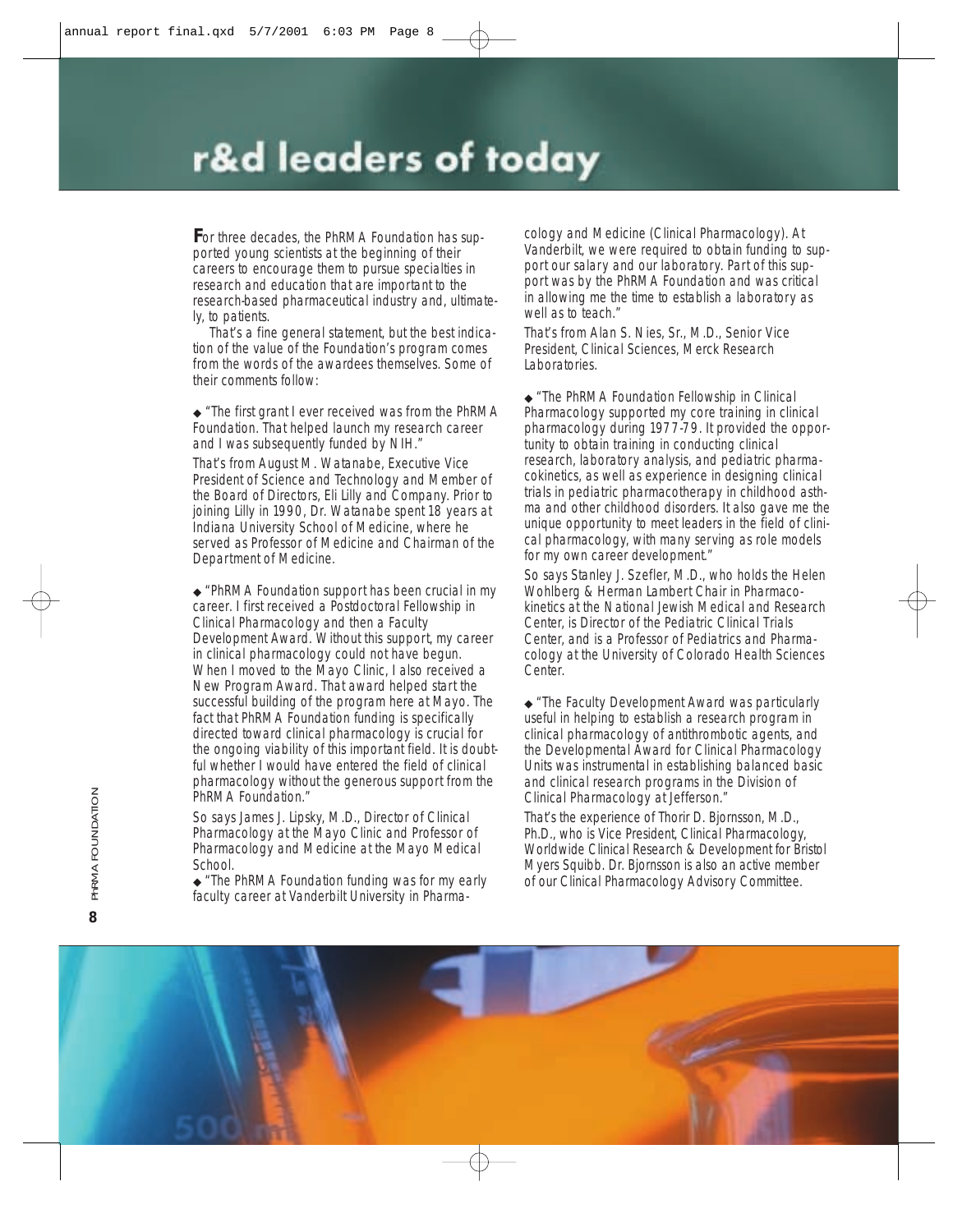

◆ *"My postdoctoral training support from the PhRMA Foundation was a Pharmacology-Morphology Award. This award enabled me to advance my training in the field of Serotonin Receptor Pharmacology. My work during this term of support provided the foundation of my early scientific career. It also positioned me to be a significant founding scientist at Synaptic Pharmaceutical Corporation. Synaptic's first research projects were directed at the cloning and elucidation of Serotonin Receptor function. The awards of the PhRMA Foundation provide research support to scientists at pivotal points in their research careers. My case was no exception!"* 

So says Theresa A. Branchek, Ph.D., Vice President for Research at Synaptic Pharmaceutical Corporation, who is responsible for setting the research directions and scientific strategy at her company.

◆ *"The training afforded me by the receipt of the PhRMA Foundation grant permitted me to gain basic pharmacological skills and meld them with my clinical and basic endocrinology skills. My entire career has been an affirmation of that combined training."*  That's the report from Alan D. Rogol, M.D., Ph.D., who spent 25 years at the University of Virginia, the last 15 as Professor of Pediatrics and Chief of the Division of Endocrinology, and is now Principal Clinical Scientist at Insmed Incorporated.

◆ *"The PhRMA Foundation, awarding me a research starter grant and career development award in Clinical Pharmacology in my first year in the United States, facilitated my career by jump-starting my cardiovascular research program, supporting my career*

*development in Clinical Pharmacology, and introducing me to many friends and colleagues in the pharmaceutical industry."* 

That's from Michael J. Jamieson, M.D., Regional Medical Research Specialist with Pfizer Inc. He directs Pfizer-sponsored cardiovascular clinical trials and oversees investigator-initiated research (at all levels, from molecular through clinical and outcomes) for nine southwestern states.

◆ *"I received a fellowship award from the PhRMA Foundation that supported clinical and laboratory research in oncology at the Dana-Farber Cancer Institute in Boston and at the Yale School of Medicine. This funding allowed me to pursue independent laboratory studies on the mechanism of cancer cell resistance to certain critical cancer chemotherapy drugs and sparked a lifelong interest in the translation of laboratory discoveries to the clinical arena in an attempt to improve the therapeutic options for patients with cancer and immune diseases."* 

That statement is from Susan L. Kelley, M.D., Executive Director, Oncology Clinical Research at Bristol-Myers Squibb Pharmaceutical Research Institute. She has worked in clinical research in the pharmaceutical industry for 13 years with a focus on oncologic and immunologic drug development.

◆ *"The faculty development award granted to me in 1987 provided funding in my academic career, but equally important—through annual awardee meetings gave me important networking opportunities."* 

Those are the words of Ullrich Schwertschlag, M.D., Ph.D., Senior Director, Wyeth/Genetics Institute.

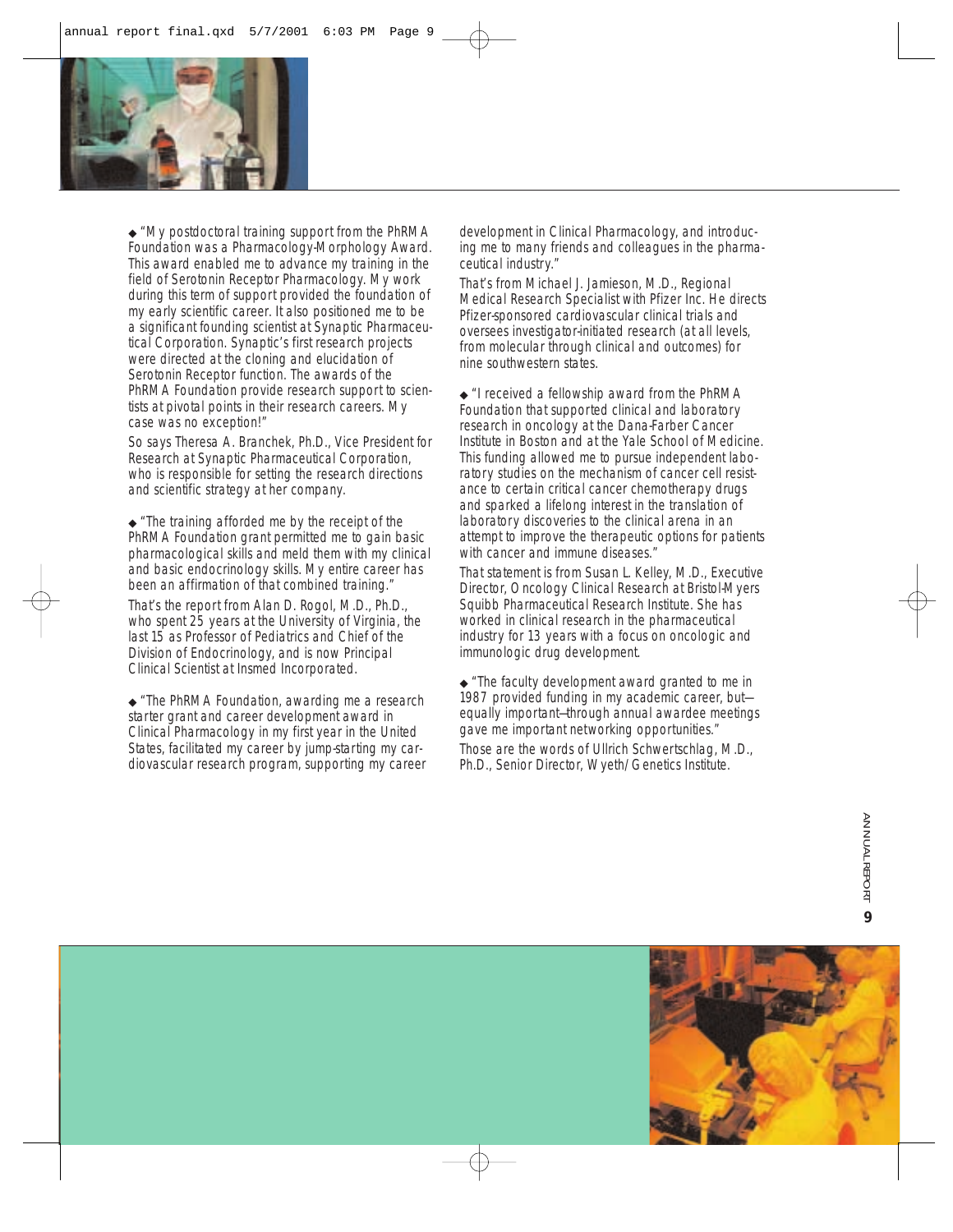# fellowships and grants

**T**he PhRMA Foundation's primary mission is to improve public health through scientific and medical research by providing funding to university-based scientists, researchers and educators. Foundation goals in education and research are accomplished through its twelve funding programs—one in pharmacoeconomics, one in bioinformatics, three in pharmaceutics, three in clinical pharmacology, two in basic pharmacology, and one in the combined field of pharmacology-morphology. The Research Starter Grant provides starter funds in pharmacology, clinical pharmacology, drug toxicology and pharmaceutics. The Foundation also accepts applications in all program areas for research on drugs for rare diseases.

# PHARMACOECONOMICS

# **Faculty Development Awards in Pharmacoeconomics**

There is widespread concern about rising health care expenditures as well as increasing interest in understanding the impact of new therapies on patientfocused outcomes such as mortality, functional status, and quality of life. Because of these new perspectives, choices about new drugs are now based not only on traditional safety and efficacy measures, but also on patient-assessed efficacy and economic value measures. A drug development program needs to include all of the outcome measures so that the information needs of the different decision makers can be met. Taking this into consideration, the PhRMA Foundation, recognizing the need for human resources to perform these outcome analyses, has implemented its Faculty Development Awards in Pharmacoeconomics program. Each

award offers \$40,000 annually for two years. The program is now in its sixth year and has made two awards for 2000.

#### *Beginning their awards in July 2000:*

**Denise R. Globe, Ph.D.,** Assistant Professor of Pharmaceutical Economics and Policy, University of Southern California, School of Pharmacy: "Cross-Cultural Adaptations of Methods to Measure Patient Preferences For Health States: A Tool For Pharmacoeconomic Analyses." This project will assess the cultural appropriateness of quality of life (QOL) measurements and the current algorithms used to translate these measures into patient preferences. Ultimately through this research, a cross-culturally validated tool for pharmacoeconomic research, the utility index, will be developed. Additionally, Dr. Globe will be designing a pilot study to assess outcomes of care and cost effectiveness for the pediatric and adult patients with hemophilia, which will be included in a proposal for a pharmacoeconomic analysis expected to be submitted for federal grant support.

**David A. Holdford, Ph.D.,** Assistant Professor, Department of Pharmacy, Virginia Commonwealth University: "Development of a nationally recognized graduate and post graduate program in pharmaceutical outcomes research at VCU." Key elements of this plan include developing a reliable source of research funds, recruiting top students to participate and assist with research, and enhancing a reputation for scholarly research and publications. Dr. Holdford will develop a model for patient satisfaction with pharmaceutical therapy and examine the link between satisfaction and patient behavior (e.g., medication compliance).

# **BIOINFORMATICS**

# **Faculty Development Awards in Bioinformatics**

Begun in 1997, the Faculty Development Award in Bioinformatics seeks to help develop a core of experts in the new science of Bioinformatics. The aim of this discipline is to couple computer technology with the enormous amount of information currently stored in biological databases. It is a process whereby genomic sequence data is turned into molecular biology information for the purpose of benefiting mankind through drug discovery. Because of the shortage of trained scientists and faculty, the PhRMA Foundation is pleased to offer this program. The Faculty award offers \$30,000 per year for two years.

#### *Beginning his award in 2000 is:*

**William N. Grundy, Ph.D.,** Assistant Professor, Department of Computer Science, Columbia University: "Data-driven Computational Gene Finding and Functional Annotation." A biologist with access to a collection of genomic data wants to answer two primary questions. First, where are the genes within the complete genomic sequence and how are the genes structured? Second, what are the functions of the corresponding proteins? The work proposed here is accordingly divided into two phases. First, to develop and apply a gene finding system. This system is designed to be scaleable and flexible with respect to the gene features it models, the machine learning algorithms it employs, and the range of experimental data from which it learns. The system will be trained to recognize genes in *C. elegans* and human DNA. In the second phase, the gene finding software will be generalized to model families of function-

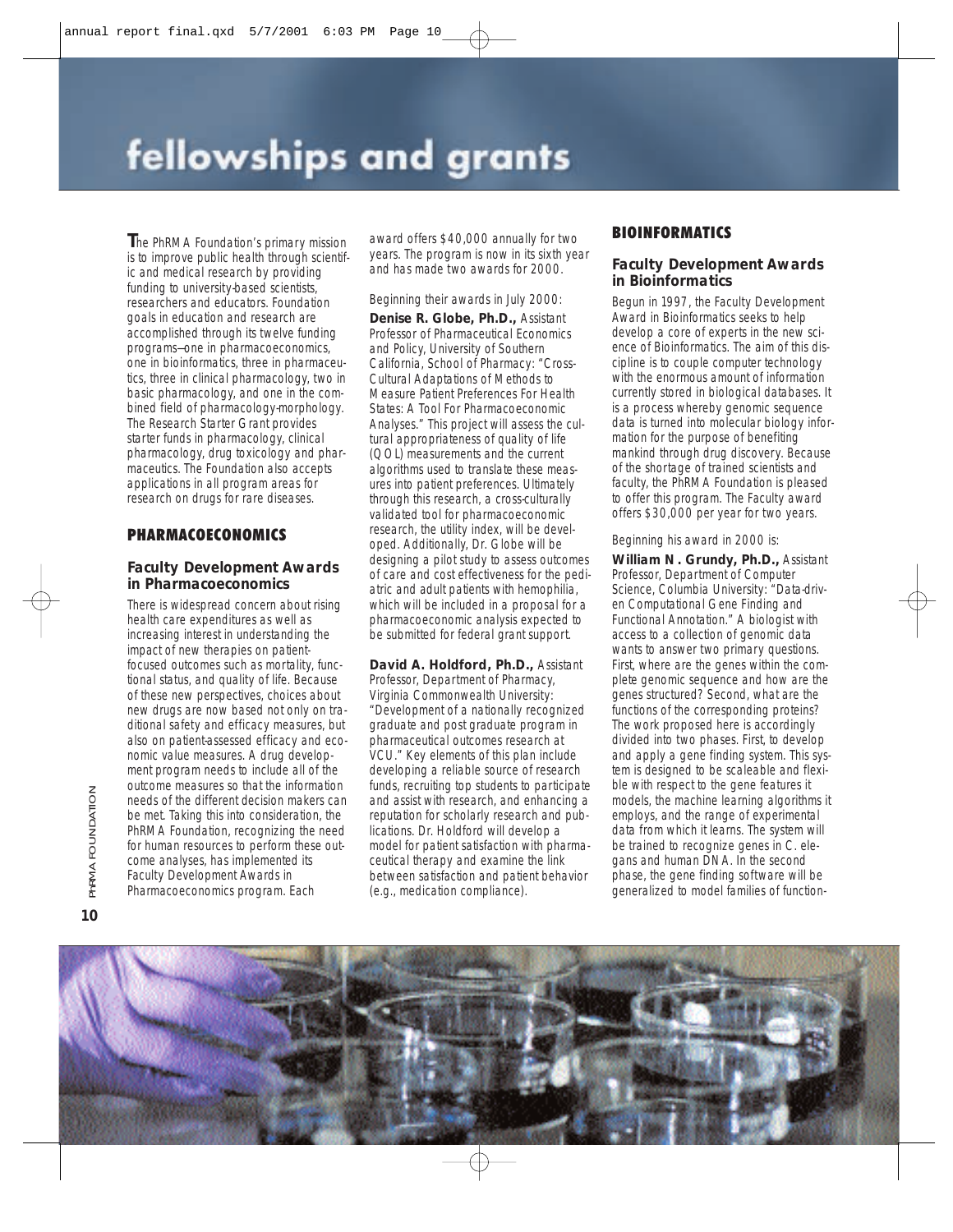

ally related proteins. Initially, the models will be sequence-based. In order to learn from non-sequential data, functional classification techniques will be developed using a discriminative learning method called support vector machines. This method will take as input the statistics calculated by the sequence-based modeling system, as well as features derived from DNA microarray experiments, the upstream promoter region of each gene, similarity scores to known protein families, and three-dimensional structural information. The resulting discriminative classification system will provide excellent protein recognition capabilities.

# **PHARMACEUTICS**

# **Undergraduate Research Fellowships in Pharmaceutics**

The Undergraduate Research Fellowship program began in 1990 and is designed to encourage undergraduate students in pharmacy, chemistry, biology or a related discipline to pursue an advanced degree in pharmaceutics, thereby increasing the number of well-trained investigators in this important discipline. The Foundation's plan to accomplish this goal is to provide support for undergraduate students to participate in meaningful research projects with motivated, inspiring, and researchactive pharmaceutics faculty members.

The pharmaceutics faculty member must apply for the award and, once selected, is provided with a one-year, \$5,000 fellowship that the faculty member can provide to a qualified undergraduate of his or her choosing. Five awards were made for 2000, bringing the total number of awards to 97.

*Faculty and their undergraduate students who received fellowships between January and July 2000 are:*

**Kim L. R. Brouwer, Pharm.D., Ph.D., Professor, Division of Drug.** Delivery and Disposition, University of North Carolina at Chapel Hill **Student: Mitesh G. Prajapati** "Mechanism(s) of Induction of Brain P-glycoprotein." The purpose of the proposed study is to evaluate the time course, dosedependency, gender specificity and cellular mechanism(s) of P-gp induction by morphine. Male rats will receive different doses of morphine or saline for 5 days. Rats will be sacrificed by decapitation at specified times, and P-gp in brain tissue will be detected by Western blot analysis. To determine if morphine-induced increases in P-gp expression are due to increased mRNA, tissue samples will be subjected to Northern blotting. Results of these experiments will allow assessment of the doseand/or time-dependency of P-gp induction. Gender differences in P-gp induction will be determined in separate studies. The morphine brain-to-serum concentration ratio will be quantitated and examined as a function of P-gp expression to evaluate the potential pharmacodynamic impact of P-gp induction.

**Nandita G. Das, Ph.D.,** Assistant Professor of Pharmaceutics and **Supid K. Das, Ph.D.,** Associate Professor of Pharmaceutics, Department of Pharmaceutical Sciences, Idaho State University **Student: Jerry T. Holland** "Nanoemulsion Delivery System for Poorly Soluble Antineoplastic Agents." Major drawbacks of many currently marketed antineoplastic drugs include poor aqueous solubility and toxicity to host tissue such as the bone marrow and gastrointestinal tract. This study proposes the

formulation of lipid based nanoemulsion delivery systems (average droplet diameter <500 nm) administered orally or parenterally, which would enhance the bioavailability of an antineoplastic drug and improve its efficacy by reducing dosage size and frequency and thus reduce toxicity. Tamoxifen citrate, a drug of choice in breast cancer therapy but with limited aqueous solubility, will be the model drug for this project.

**Teruna J. Siahaan, Ph.D.,** Associate Professor, Department of Pharmaceutical Chemistry, University of Kansas **Student: Jennifer Page** "Modulation of Intercellular Junctions of HAV-peptides." The long-term objective of this project is to understand how to modulate tight intercellular junctions by regulating protein interactions that mediate the intercellular junctions for improving drug delivery. Tight intercellular junctions are mediated, at least in part, by cell surface proteins called E-cadherins. Cadherin-mediated cell-cell adhesion is produced by homophilic interactions in which E-cadherin molecules from one cell interact with other Ecadherin molecules from another cell. The hypothesis is that peptide sequences similar to those found in the binding region of cadherin-cadherin interactions can be used to modulate E-cadherin-mediated cell adhesion in an equilibrium fashion; thus, they can be used to identify the mechanisms of intercellular junction formation by E-cadherins. Here, the undergraduate student will use cadherin peptides to modulate intercellular junction for improving paracellular delivery of marker molecules using *in vitro* cell culture models.

Philip C. Smith, Ph.D., Associate Professor, Division of Drug Delivery and Disposition, University of North Carolina at Chapel Hill

*Del Persinger, President and CEO of the PhRMA Foundation, presented the Foundation's 2000 Faculty Awards in Pharmacoeconomics at the 5th Annual Meeting for the International Society for Pharmacoeconomics and Outcomes Research in Arlington, Virginia on May 23, 2000. The Foundation is grateful to ISPOR for this opportunity to highlight its scientists.*

*left to right: Del Persinger, Denise Globe, from the University of Southern California and David Holdford, from the Virginia Commonwealth University.*

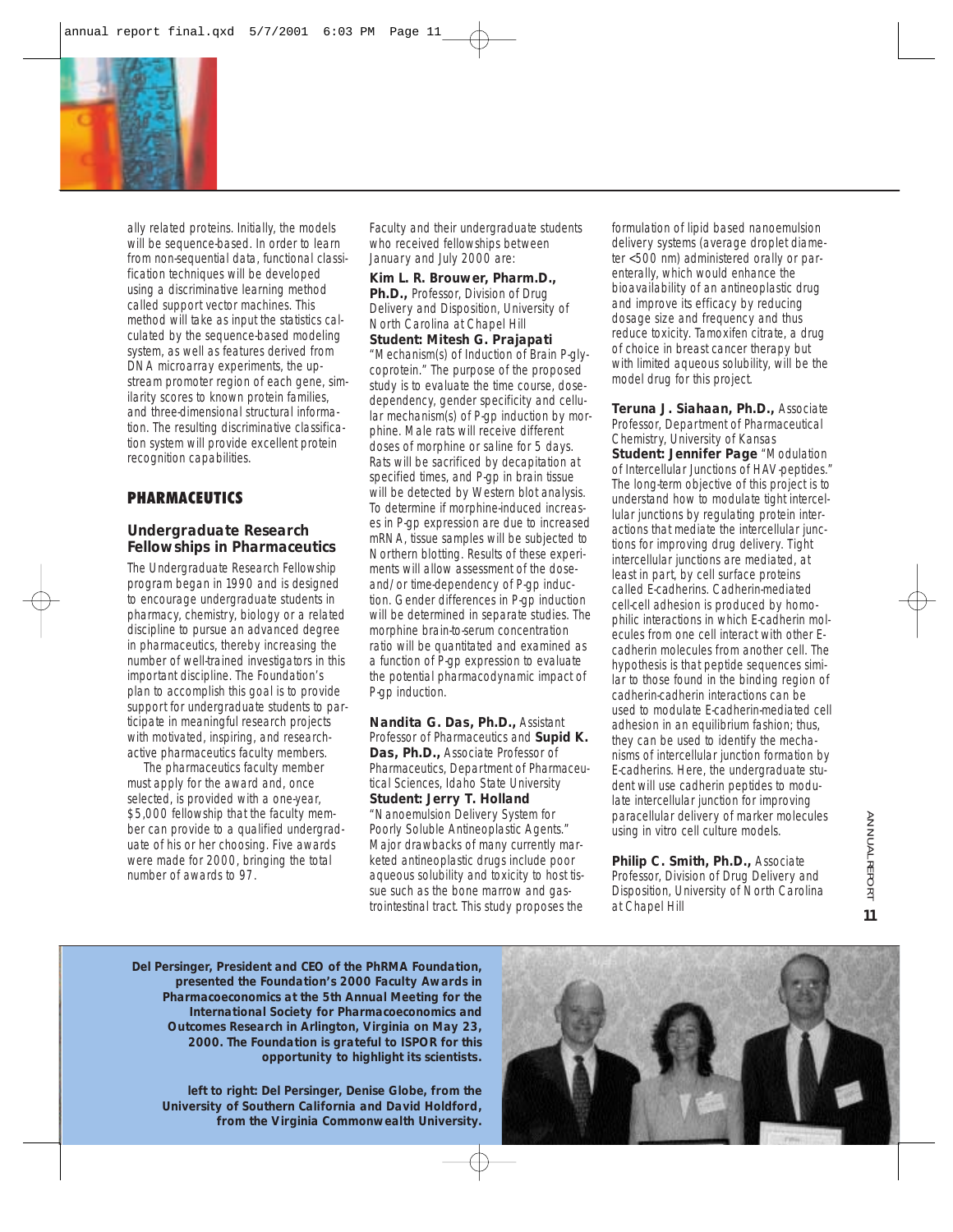

### **Student: Melanie Tallman**

"Disposition of Omeprazole in CF-Knockout Mice." This laboratory has preliminary data indicating that the CF-knockout mouse model manifests similar increased clearance for a wide range of drugs as seen in humans with CF. Omeprazole is a proton pump inhibitor widely used in children, especially CF children, for gastric esophageal reflux disease (GERD). Children with GERD are often refractory to drug therapy, progressing to surgical intervention to remedy the problem. The proposed research effort will perform pharmacokinetics studies of omeprazole disposition in CF-knockout mice (-/-) relative to heterozygous non-CF  $(+/-)$  littermates and wild-type mice  $(+/-)$ to determine if increased clearance of omeprazole or poor bioavailability may occur in humans with CF. With the ability to perform intravenous and oral studies in the CF mouse model, the experiments will be able to discern if possible reduced AUC in CF is due to altered bioavailability or systemic clearance of omeprazole. If these studies document altered AUC for omeprazole in CF, they will be used as preliminary data to justify further clinical studies of omeprazole in children with CF.

### **Robert M. Straubinger, Ph.D.,**

Associate Professor, Department of Pharmaceutics, State University of New York at Buffalo

#### **Student: Geraldine Colella**

"Molecular Markers of Liposome-Mediated Cancer Drug Delivery." This research program is focused on defining the mechanism by which liposomal association of taxol (paclitaxel) reduces toxicity in animal models. To date, pharmacokinetics indicates very subtle differences between liposomal paclitaxel and the clinical formulation Taxol®,which is given in Cremophor EL and ethanol. However,

these results are consistent with a delay in exit of the liposome-delivered drug from the central to the peripheral compartment. However, information on the biological response to drug deposition in the various tissues is lacking. The undergraduate candidate will investigate several biological effect endpoints as tissue markers of paclitaxel disposition. Formulation characteristics will be varied, and magnitude of the biological responses will be quantified. Markers of apoptosis, such as Caspase 3, will be investigated initially. Subsequently, drug-responsive gene expression endpoints will be investigated, once an intense, ongoing effort within the laboratory yields opportunities for participation suitable for an undergraduate research project in the area of biopharmaceutics.

# **Fellowships for Advanced Predoctoral Training in Pharmaceutics**

In effect for 12 years, this program assists awardees who have one or two years remaining in their pharmaceutics predoctoral training—the time during which they are engaged in dissertation research.

The fellowship program provides a stipend of \$12,000 a year for two years and \$500 a year for incidentals directly associated with the preparation of the dissertation. Four awards were made for 2000, bringing the total number of awards to 75.

*Those who received fellowships that began between January and August 2000 are:*

**Jeremy A. Bartlett,** School of Pharmacy, University of Wisconsin at Madison: "Chemical Aspects of Mitochondrial Targeting in Photodynamic Therapy." The objective of this research project is to develop a reliable model to

guide the design of new photosensitizers specifically tailored to promote selective destruction of carcinoma cells via mitochondrial targeting. Since cell and mitochondrial membrane potentials are negative inside, extensively conjugated cationic compounds displaying appropriate structural features are electrophoretically driven through these membranes and tend to accumulate into the cytosol and within cell mitochondria. The preferential uptake and retention of some of these cationic species by tumor cells, as compared to normal cells, have motivated the examination of mitochondrial targeting as a therapeutic strategy of relevance for both chemotherapy and photochemotherapy of neoplastic diseases. Mr. Bartlett proposes to investigate how molecular structure controls the subcellular site(s) of accumulation of extensively conjugated cationic dyes using a comprehensive series of closely related molecules. By imposing sequential, monotonous, variations in the structure of these model dyes he will explore in detail how the lipophilic/hydrophilic character, molecular size, and other structural features modulate carcinoma cell mitochondrial accumulation.

**Heidi Mansour,** School of Pharmacy, University of Wisconsin at Madison: "Phase Behavior and Spreading of Phospholipids at The Air-Water Interface." This study is primarily concerned with the factors that influence the spreading of phospholipids from a bilayer state to a monolayer state at the air-water interface, and, in particular, the interrelationships between bilayer and monolayer phase behavior for binary systems. Such interrelationships are particularly important in the areas of lung surfactant replacement therapy and pulmonary drug delivery where the air-water interface plays a major role, in the stability of pharmaceuti-

*The PhRMA Foundation is grateful to the American Association of Pharmaceutical Scientists for recognizing the Awardees of the 2000 Advanced Predoctoral Fellowships in Pharmaceutics at its Annual Meeting in Indianapolis on October 29, 2000.*

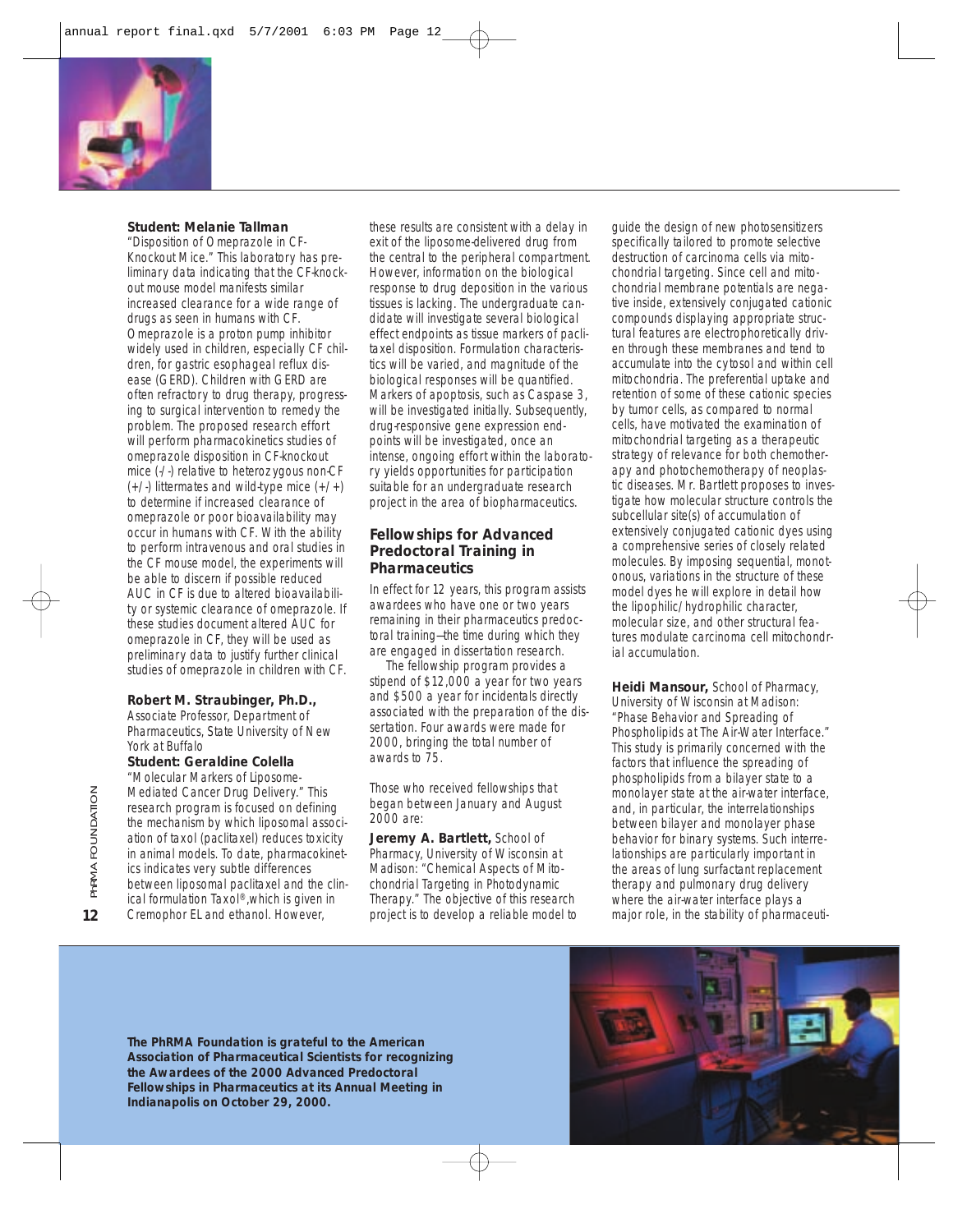

cal dispersions, and in lipid-based drug delivery. To optimize bilayered phospholipid systems, a highly ordered and tightly packed saturated phospholipid that is capable of lowering the surface tension of water will be mixed with another type of phospholipid that is more disordered, fluid, and capable of promoting bilayer spreading and membrane fusion phenomena. Bilayer phase behavior, spreading behavior from a bilayer to a monolayer, and the surface phase behavior of the monolayer formed at various temperatures and phospholipid compositions will be systematically examined. Based on the mixing tendencies of the components in the bilayer, Ms. Mansour hopes to be able to predict the surface phase behavior in the monolayer, and vice versa.

**Matthew D. Troutman,** School of Pharmacy, University of North Carolina at Chapel Hill: "The Relationship of Membrane Diffusion and Partition Parameters to the Barrier Functions of P-glycoprotein and Cytochrome P450 3A4 in Limiting Intestinal Absorption." Two of the most formidable barriers to intestinal absorption have been identified a P-glycoprotein (P-gp), the apically directed efflux pump, and Cytochrome P450 3A4 (CYP3A4), a major phase I oxidative enzyme. Both proteins have a broad overlapping substrate specificity that includes a diverse set of lipophilic compounds. The current *in vitro* techniques used to study the extent of P-gp and CYP3A4 activity on reducing the absorption their substrates have shown a poor ability to predict the actions of these proteins actually seen in the intestine. A reason for this discrepancy could involve a lack of understanding of the role of the physicochemical properties of drug molecules that determine passive diffusion across cell membranes and how these properties act to modulate the activities of P-gp and CYP3A4. A better understanding of how these substrate properties influence the results of *in vitro* activity assays will allow a refinement of these assays leading to a better correlation with *in vivo* intestinal absorprion.

**Kevin S. Warner,** Department of Pharmaceutics, University of Utah: "Structure-function Relationships of Chemical Skin Permeation Enhancers." Mr. Warner proposes to gain a mechanistic understanding of chemical permeation enhancement for the lipoidal pathway of hairless mouse skin (HMS) stratum corneum (SC). The studies will include the following specific aims: (1) examining the structure-function relationships of various homologous series of amphiphilic enhancers; (2) determining the effects of the enhancers used in (1) on the partitioning of model permeants into the transport rate-limiting lipid domains of HMS SC.

Specific Aim 1: Flux enhancement for the lipoidal pathway of HMS SC will be systematically determined using various homologous series of amphiphilic, nonionic, and ionic enhancers with model lipophilic permeants. Specific Aim 2: It is proposed to assess directly the effects of chemical permeation enhancers at isoenhancement concentrations (determined from the transport studies described in aim 1) on the partitioning of a lipophilic permeant into the lipid domains of HMS SC. These results should reveal the extent to which increases in permeant partitioning induced by the enhancers may contribute to the permeation enhancement.

# **Postdoctoral Research Fellowships in Pharmaceutics**

Complementing the other two pharmaceutics programs offered by the Foundation, the Postdoctoral Research Fellowships in

Pharmaceutics was initiated to encourage more qualified graduates to obtain the postdoctoral research training so vitally needed in the area of pharmaceutics. The PhRMA Foundation and its Pharmaceutics Advisory Committee recognize the critical need for such well-trained scientific investigators. The postdoctoral award provides \$25,000 per year for two years. Since its inception, 11 awards have been given.

*This award was not granted in 2000.*

# CLINICAL PHARMACOLOGY

The clinical pharmacology program provides funding at three levels—student, postdoc, and faculty.

# **Faculty Awards in Clinical Pharmacology**

The Foundation Faculty Development Awards in Clinical Pharmacology program makes three-year awards to medical schools for salary and fringe benefit support of full-time junior faculty members. A ceiling of \$40,000 has been set for Foundation support for any candidate in this area. 116 individuals have been supported under this program since 1967.

*Recipients of the awards that began July 2000:*

### **Bjoern C . Knollmann, M.D.,**

Instructor, Georgetown University School of Medicine: "Modifiers of Cardiac Calcium Signaling and Their Role in the Treatment of Heart Failure." Ca2+ signaling between the cardiac Ca2+ channel and the sarcoplasmic  $Ca<sup>2+</sup>$  release channel (ryanodine receptor) is an integral step in cardiac excitation-contraction coupling. A defect in this process may contribute to the impaired cardiac contractility found in humans with end-stage heart fail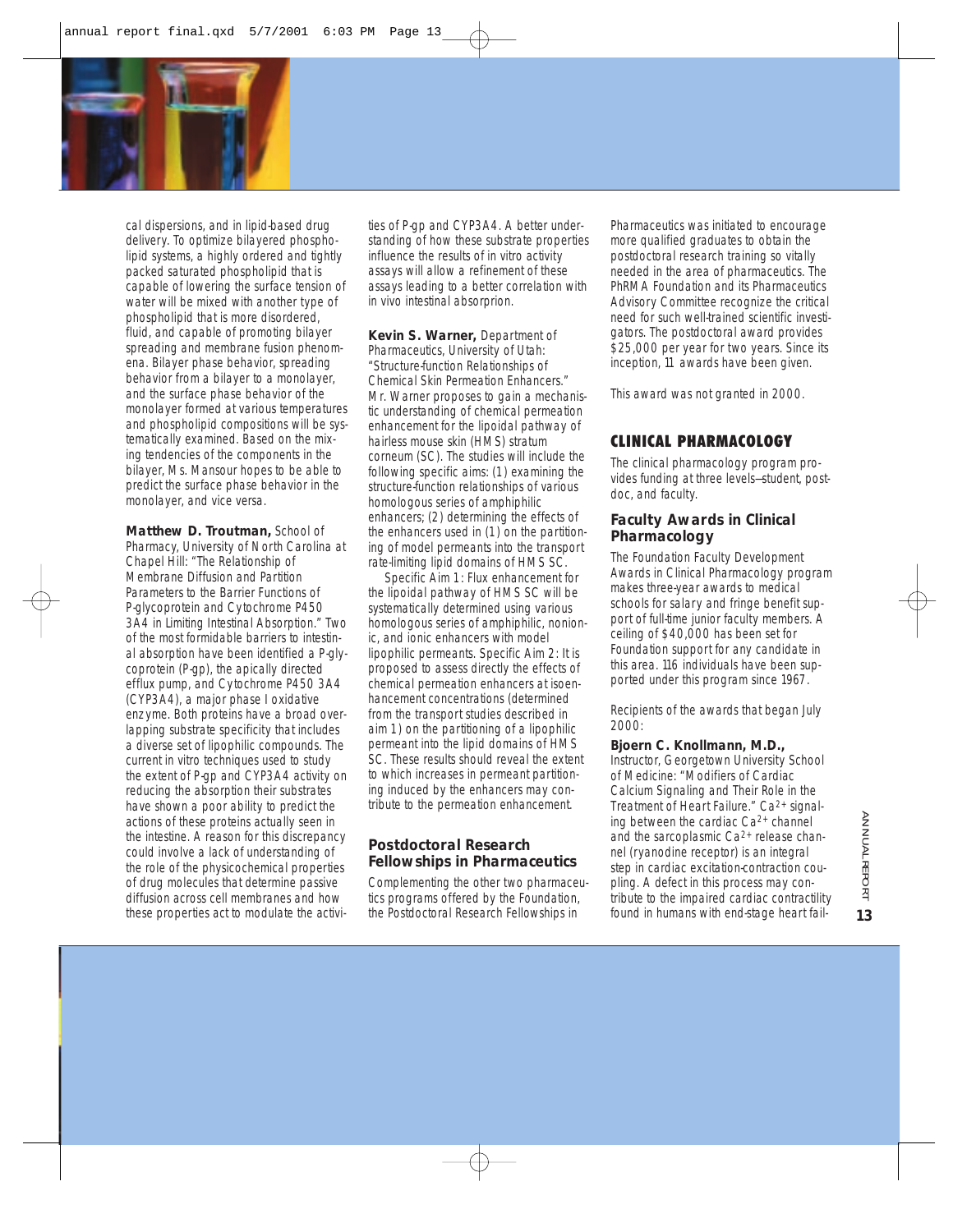ure. Such defective signaling between the Ca2+ channel and the ryanodine receptor has been found in several animal models of heart failure, including transgenic mice overexpressing calsequestrin, a sarcoplasmic Ca2+ binding protein. In the proposed research, Dr. Knollmann will use this transgenic mouse model to investigate the mechanism of action of modifiers of cardiac Ca2+ signaling. By linking cellular Ca2+ signaling with functional studies *in vivo*, the proposed research will provide data on whether modifications of Ca2+ signaling will result in a therapeutic benefit.

**Brendan F. McAdam, M.D.,** Assistant Professor, Division of Cardiology, Vanderbilt University School of Medicine: "Role of COX-2 in Vascular Prostacyclin Generation in Conditions Associated with Platelet Activation *In Vivo*." Prostaglandins (PGs) are formed by the catalytic activity of the cyclooxygenase enzymes (COX). There are two forms of this enzyme called COX-1 and COX-2: COX-1 is constitutively expressed and forms prostaglandins that mediate physiological responses whereas the inducible COX-2 is thought to be the isoform responsible for PG generation in inflammation. Two new drugs that are selective for the COX-2 isoform, Celecoxib and Rofecoxib, have recently been approved. Although COX-2 has traditionally been viewed as playing a negligible role in vascular prostacyclin  $(PGI<sub>2</sub>)$ production, recent data suggest that COX-2 is constitutively expressed in endothelium and contributes to the formation of prostacyclin under physiological conditions. Endothelial ( $PGI<sub>2</sub>$ ) in part counteracts the activity of thromboxane  $(TxA<sub>2</sub>)$ , a potent platelet agonist and vasoconstrictor. Cigarette smoking, hypercholesterolemia, and diabetes mellitus are conditions associated with activation of platelets with increased formation of thromboxane  $A<sub>2</sub>$ . The present studies will examine the contribution of COX-2 to the formation of PGI<sub>2</sub> in these clinical settings, to address the hypothesis that selective inhibition of COX-2 may result in an isolated reduction in prostacyclin leading to a relative shift in the balance of these prostanoids towards the unopposed prothrombotic effects of  $TxA<sub>2</sub>$ .

**Patrick Murray, M.D.,** Assistant Professor of Medicine, Anesthesia and Patient Care, University of Chicago Medical Center, University of Chicago: "The Effects of Vasoactive Drugs on Regional and Systemic Perfusion in Human Septic Shock." The term sepsis refers to the systemic inflammatory response to infection. Sepsis may lead to refractory hypotension (septic shock) and multiple organ system failure (MOSF). Unlike hypovolemic or cardiogenic shock, septic shock is associated with impaired vasoconstriction and elevated cardiac output. Despite increased cardiac output and oxygen delivery, death often ensues from refractory hypotension or subsequent MOSF. In addition, although overall systemic vascular resistance is diminished, regional vasoconstriction is also found in septic shock, notably in the renal, pulmonary, mesenteric circulations.

This application seeks to determine the regional circulatory effects of restoring vascular contractility with standard exogenous catecholamines and the novel use of exogenous vasopressin, alone or in combination, in septic humans, focusing on renal perfusion and function. Dr. Murray will also examine the systemic and regional effects of targeted vasodilator therapy with fenoldopam (a novel dopaminergic agonist) in septic humans, alone or in combination with the aforementioned vasoconstrictors. The aim of these experiments is to develop rational pharmacologic regimens and strategies for hemodynamic support in septic shock, focusing on prevention and management of septic acute renal failure, as a surrogate endpoint used to optimize systemic perfusion in hyperdynamic septic shock.

# **Fellowships for Careers in Clinical Pharmacology**

The second award the clinical pharmacology program provides is postdoctoral Fellowships for Careers in Clinical Pharmacology. These fellowships offer clinicians an opportunity for intensive study in any of the basic sciences that fall within the general field of pharmacology. The program is open to physicians, dentists, and veterinarians who are well into their clinical training and wish to pursue careers in clinical pharmacology. With the year or two of support offered by this fellowship, depending on the particulars of the undertaking, a recipient can pursue full-time study in the basic pharmacologic sciences needed to complement clinical skills.

The program allows an awardee to apply for a fellowship three years in advance of the activation date of the award. For example, those applying for a fellowship in the fall of 2000 may request that the fellowship begin in July 2001, 2002, or 2003.

Although the level of support varies, it should be within existing stipend levels for equivalent postdoctoral fellows. First awards under this program were made in 1973. Since that time, 70 fellowships have been awarded, including the three awarded in 2000. The program provides up to \$24,000 per award per year.



*The PhRMA Foundation was honored to participate in the opening session of the 2000 Annual Meeting of the American Society for Clinical Pharmacology and Therapeutics on March 14, 2000, in Los Angeles, California. We thank ASCPT for the privilege of presenting our Clinical Pharmacology Awards at this exclusive event.*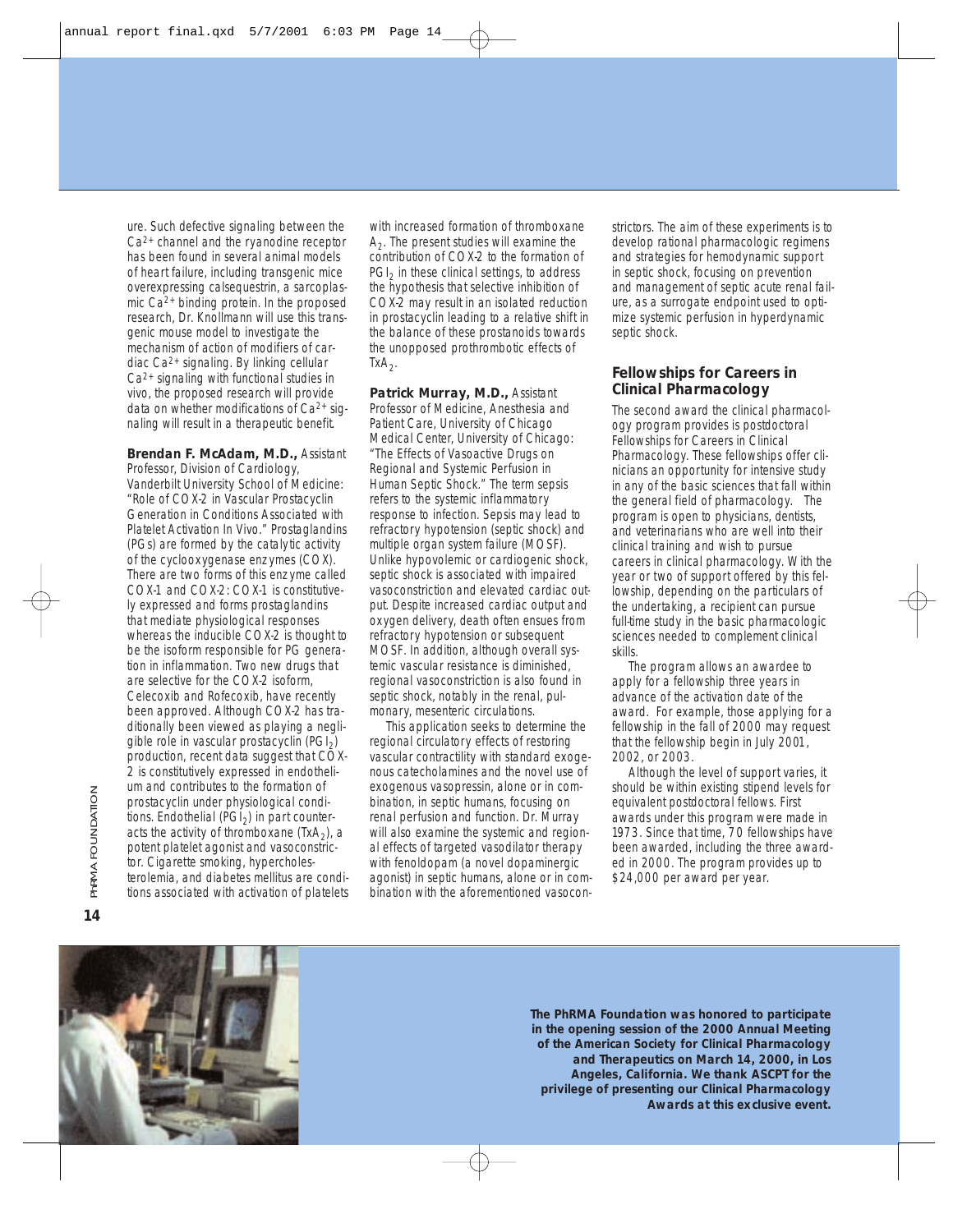

*Recipients who began their award in July 2000:*

**Andrew P. Beelan, M.D.,** Department of Medicine, Dartmouth Medical School: "A Clinical, Pharmacokinetic and Pharmacodynamic Study of the Combination of Cisplatin and UCN-01 in Cancer Patients." This a phase-I study of the combination of cisplatin, a non-phase specific DNA strand alkylator, and UCN-01, a protein kinase C inhibitor, in patients with advanced stage solid tumors. The specific aims of the project are: (i) to establish the maximum tolerated dose (MTD) of the combination of cisplatin followed by UCN-01 in patients with advanced solid tumors; (ii) to determine the pharmacokinetics of free cisplatin and total and free UCN-01 when cisplatin is administered 24 h prior to UCN-01, and (iii) to determine tumor p53 status at baseline, and proliferating cell nuclear antigen (PCNA) and Cyclin B1 levels at baseline, post cisplatin and post UCN-01 therapy.

**Amos Bodner, M.D., MBA,** University of Chicago School of Medicine: "The Elucidation of HIV-Induced Neurotoxicity." AIDS dementia caused by the HIV is characterized histologically by neuronal apoptosis despite evidence that the virus does not infect neurons. gp120, *in vitro* and *in vivo*, causes neuronal apoptosis by mechanisms only partially deduced. Proposed studies, in acutely isolated and cultured rat neurons and a human neuronal cell line, will determine: 1) the relative roles of the JNK pathway, mitochondrial membrane potential changes, and free radical production in HIV-induced neuronal apoptosis; 2) the relative efficacy of chemokines in neuronal rescue, and 3) potential therapeutic targets for the prevention of HIV dementia.

**Iole Ribizzi, M.D.,** Brown University School of Medicine: "Amifostine Cytotoxicity in a Human Myelodysplastic Cell Line." Myelodysplastic syndromes are a group of heterogeneous hematological disorders characterized by ineffective hematopoiesis and peripheral blood cytopenias. Amifostine (AMF), a phosphorylated aminothiol, is currently used with selected cancer chemotherapeutic agents to provide broad-spectrum protection of various normal tissues. It also has been used to treat myelodysplastic syndromes (MDS), where it produces a stimulatory effect on hematopoiesis with a single or multilineage hematological response in 83% of patients. In this regard its mechanism of action is unknown. Dr. Ribizzi's findings have led her to hypothesize that exposure to AMF induces apoptosis in MDS cells. To test this hypothesis, three specific aims are proposed. First, to complete the evaluation of the cytotoxicity of AMF in MDS cells. This study will optimize and refine the exposure and the concentration of AMF. Second, to determine the relation between AMF-induced cytotoxicity and DNA fragmentation utilizing flow cytometry and gel electrophoresis techniques. Third, to assess the effect of AMF exposure in the expression of proteins involved in the induction of apoptosis including p53, Poly ADP ribose polymerase and caspase III and IX. It is anticipated that the results of this study can be rapidly translated into novel therapies for the treatment of MDS.

# **Medical Student Research Fellowships**

The third program is the Medical Student Research Fellowships. This program, which began in 1974, offers students an opportunity to spend up to two years full-time

conducting an investigative project in pharmacology-clinical pharmacology. The minimum period of the \$12,000 award is three months and the maximum is two years. It is hoped that by having students become involved in investigative projects at a point when career choices are still relatively flexible, they will eventually choose research careers in clinical pharmacology. One hundred and forty-one awards have been made since 1974, including the three awarded in 2000.

#### *Individuals whose awards began in 2000 are:*

**Joseph Y. Choi, State University of** New York Health Science Center at Syracuse; "Calcium Mediated Inositol 1, 4, 5-trisphosphate Receptor Expression in Cerebellar Granule Cells." The mobilization of calcium (Ca<sup>2+</sup>) from the extracellular and intracellular compartments increase cytoslic Ca2+, which is a critical second messenger in cellular homeostasis. In cerebellar granule cells, Ca2+ enters from the extracellular environment through voltage-sensitive Ca2+ channels (VSCC), or NMDA receptor-channels. Sequestered stores of intracellular Ca2+ are released by the binding of  $IP_3$  to its receptor, designated as the type 1 IP<sub>3</sub>R (IP<sub>3</sub>R1) in neurons. Dysfunction of these receptors has been linked to neuronal abnormalities such as ataxia and seizures in the mouse model. Understanding the basic mechanisms leading to these abnormalities in a rodent model would allow investigators to focus on the mechanism of  $IP_3R1$  expression. The proposed questions are: 1) Is the  $IP_3R1 S1+$  splice variant expressed in a developmentally, and anatomically specific, manner in the rat brain? 2) What is the functional significance of  $IP_2R1 S1+$  isoform in granule cells? Mr. Choi plans to answer these questions using molecular



*Amos Bodner, from University of Chicago receives his award from Darrell R. Abernethy, M.D., Ph.D., PhRMA Foundation Clinical Pharmacology Advisory Committee Member.*

> *Bjoern C . Knollmann, from Georgetown University Medical Center*

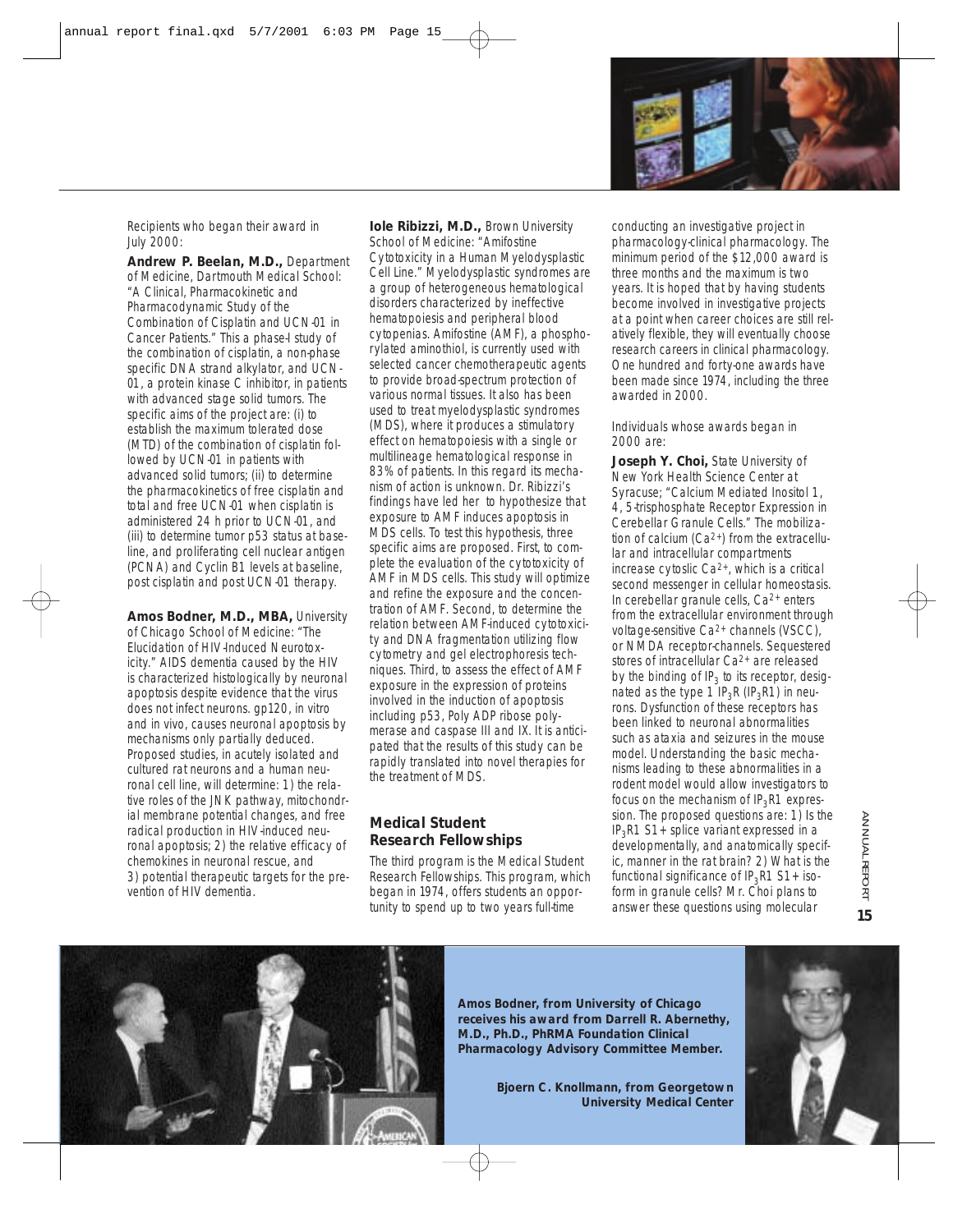

and calcium imaging techniques. The results from the proposed experiments will contribute to further understanding of  $IP<sub>3</sub>$ receptor function in the nervous system.

**Bernard Hsiao,** University of Miami School of Medicine: "Do Rapsyn-like Proteins Cluster Neuronal Nicotinic Receptors?" Receptor clustering is a key event in synaptogenesis. Aggregating receptors into a limited area vastly improves the efficiency of neurotransmitter signaling. The proteins involved in cluster formation are also important in organizing protein complexes vital to transmembrane signal transmission.

A three-pronged approach will be utilized to investigate this possibility. First, polymerase chain reaction using degenerate primers based on rapsyn will be used to screen nervous system cDNA. Second, database searches of genomic libraries for proteins homologous to rapsyn will be done. Third, a yeast two hybrid screen will be used if the previous homology based isolation techniques are unsuccessful. Candidate proteins will be tested for receptor clustering ability through coexpression of neuronal nAChRs and the protein in *Xenopus* oocytes.

**Joseph W. Turek,** University of Illinois School of Medicine: "Characterization of the Thromboxane  $A_2$  Receptor Ligand-Binding Domain." It is well known that the arachidonic acid metablolite, thromboxane  $A_2$  (TXA<sub>2</sub>), interacts with a G-proteincoupled seven-transmembrane receptor to cause platelet aggregation and vascular smooth muscle contraction. Furthermore, evidence has accumulated that this biological activity is linked to both homeostasis and the genesis of certain thromboembolic disorders, including myocardial infarction and stroke. Based on these considera-

tions, substantial interest has focused on the development of specific  $TXA<sub>2</sub>$  receptor antagonists to modulate  $TXA<sub>2</sub>$ -mediated biological effects. However, despite these research efforts, attempts at rational drug design aimed at developing a specific  $TXA<sub>2</sub>$  receptor antagonist have been hampered by a lack of information concerning the TXA<sub>2</sub> receptor ligand-binding domain. The aim of this research project is to characterize the ligand-binding pocket of the  $TXA<sub>2</sub>$  receptor by utilizing two independent approaches, namely, photoaffinity labeling and site-directed mutagenesis. In these studies, amino acids involved in ligand-binding should alter the binding pocket, thus preventing appropriate receptorligand interactions.

# **BASIC PHARMACOLOGY**

# **Faculty Development Awards in Basic Pharmacology and Toxicology**

In effect for 27 years, the Faculty Development Awards in the Pharmacology program aims to strengthen basic pharmacology by providing support to promising young teachers in this field. To fulfill this goal, support has been provided, on a nationally competitive basis, to full-time junior faculty members who show the potential for outstanding accomplishments.

The program provides stipend and fringe benefits for two years. The level of support is varies, and is aimed at keeping within the existing salary and fringe benefits structure of the applicant university. To date, 76 awards have been made, including two in 2000. The program provides up to \$30,000 per award per year.

*Recipients of the 2000 Faculty Development Awards in Pharmacology which began July 2000 are:*

**Randy A. Hall, Ph.D.,** Assistant Professor of Pharmacology, Emory University School of Medicine: "β<sub>2</sub>2adrenergic Receptor Signaling: New Ideas and Novel Mechanisms." Stimulation of the  $\beta_2$ -adrenergic receptor ( $β<sub>2</sub>AR$ ) by adrenaline or noradrenaline leads to alterations in the metabolism, excitability, differentiation and growth of many cell types. This project aims to elucidate the molecular mechanisms by which the  $β_2AR$  can regulate Na+/ H+ exchange via association with NHERF, and also aims to find out whether the  $\beta_2$ AR can regulate physiological processes other than Na+/ H+ exchange in a NHERF-mediated fashion. Since NHERF seems to act as either an allosteric regulatory protein or adaptor protein, the ability of the  $β_2AR$  to regulate the set of intracellular proteins bound by NHERF will be examined. The ability of the  $\beta_2AR$  to regulate the activity of another NHERF binding partner, the platelet-derived growth factor receptor, will also be studied, as will the capacity of NHERF to alter cell growth and proliferation in a  $β_2AR$  regulated fashion. The phosphorylation of NHERF by G protein-coupled receptor kinase 6A, and possibly by other kinases, will also be examined, since an understanding of the regulation of NHERF by phosphorylation may be required for an understanding of NHERF-mediated signaling by the  $β_2AR$ . These studies will provide insight into novel signaling pathways by the  $β_2AR$ , a receptor that is a common target for therapeutics used in the treatment of hypertension, heart disease and other disorders.



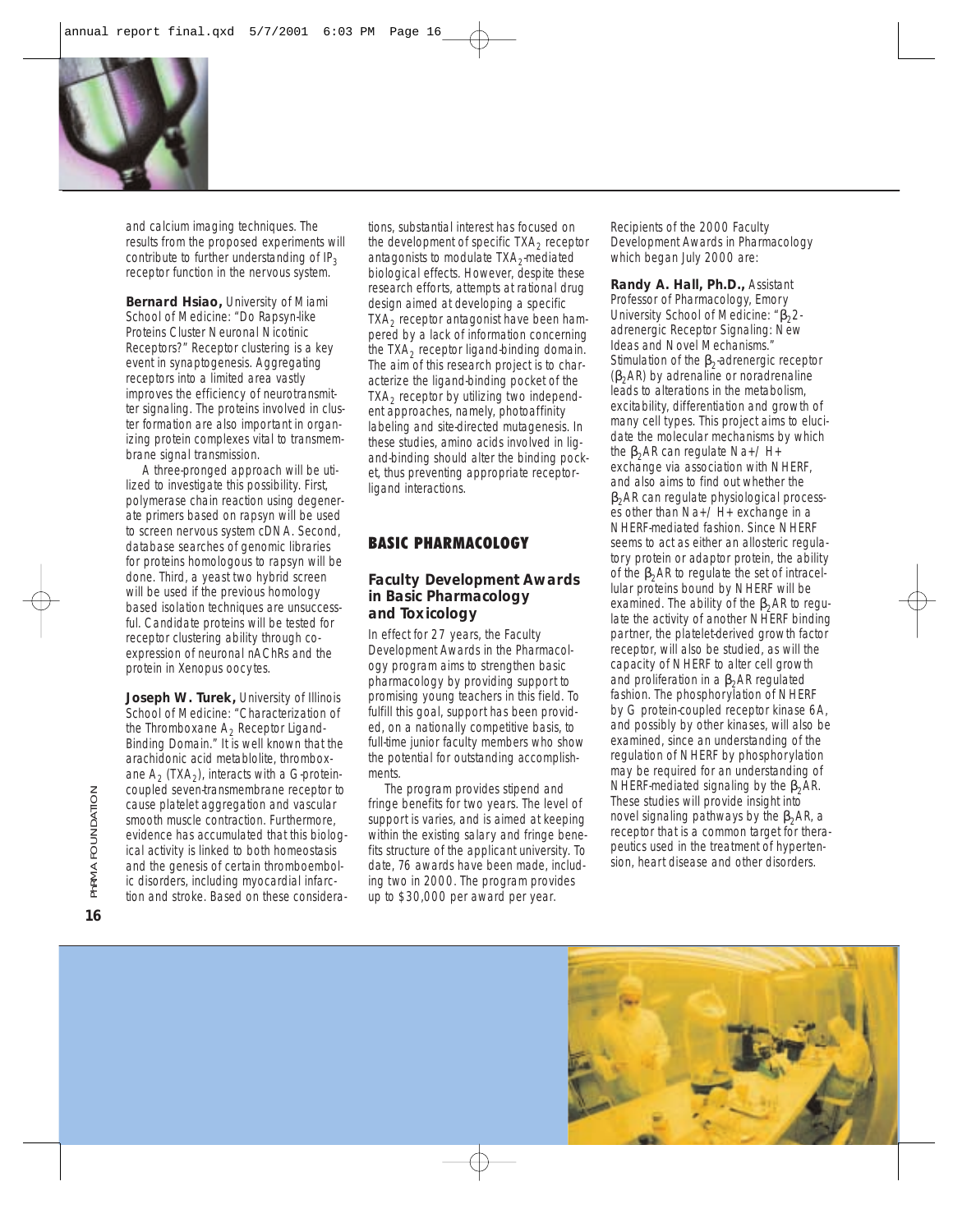

### **Raymond R. Mattingly, Ph.D.,**

Assistant Professor of Pharmacology, Wayne State University School of Medicine: "Regulation of Ras Through the Ras-GRF Exchange Factor." The long-term objectives of Dr. Mattingly's studies are to identify new mitogenic signaling pathways and so identify novel therapeutic targets. Ras is a promising candidate for drug action since it frequently plays a primary role in both the development and maintenance of human tumors. It is his hypothesis that the inappropriate expression and regulation of an exchange factor, such a Ras-GRF, that activates Ras may also contribute to tumorigenesis.

Dr. Mattingly has shown that the exchange factor activity of Ras-GRF is increased by stimulation of G protein-coupled receptors that act to increase the serine phosphorylation state of Ras-GRF. Thus his first two specific aims are: Aim 1— Mapping of the regulatory phosphorylation sites of Ras-GRF. Aim 2—Characterization of the role of the phosphorylation sites of Ras-GRF. Regulation of Ras-GRF activity is complex since it can also be controlled by calcium/calmodulin. Thus his third aim: Aim 3—Integration of the control of Ras-GRF by its multiple regulatory factors. These studies will greatly increase our knowledge of the control mechanisms for Ras and may identify new pharmacological approaches to human cancer.

# **Fellowships for Advanced Predoctoral Training in Pharmacology and Toxicology**

One of the most popular of the Foundation's awards is the Advanced Predoctoral Training in Pharmacology and Toxicology fellowship program. The goal is to increase the number of well-trained investigators in pharmacological research. This

program is designed to encourage and support promising students during their thesis research and is aimed at those candidates who are within two years of completing their research for doctoral disserations in pharmacology and toxicology.

This fellowship provides a stipend of \$12,000 annually for up to two years, and \$500 a year for incidentals directly associated with preparation of the dissertation.

Two hundred and sixty-eight fellowships have been awarded under this program, including the eight awarded in 2000. The program is in its 23rd year.

*Those who have been awarded 2000 fellowships that began between January and August are:*

**Deanna Grace Adams,** College of Pharmacy, University of Arizona: "Caspase-Dependent Cleavage of Bcl- $x_1$ : Interaction with MEKK3." The focus of this research is to identify signaling proteins that regulate apoptosis in response to the anticancer drug, etoposide. Since the Jun kinase pathway has been implicated in apoptosis signal transduction, Ms. Adams has focused her studies on MEKK3, Mitogen-Activated Protein (MAP) Kinase/Extracellular Signal-Regulated Kinase (ERK) Kinase Kinase)(1) which is a protein kinase that activates Jun kinase. The proteins that regulate MEKK3 are not known and so the yeast two hybrid system is used to identify such proteins. Ms. Adams isolated two proteins, 14-3-3ε and Bcl- $x_L$ , that interact with MEKK3 in the yeast two hybrid system. Subsequent experiments have shown that only the caspase-cleaved form of  $Bcl-x<sub>l</sub>$  interacts with MEKK3. One of the functions of Bcl- $x_1$  and 14-3-3ε proteins is to maintain cell survival or inhibit apoptosis. An interaction between MEKK3 and these proteins suggests that MEKK3 regulates the apoptotic

process. Recently, the proteolytic cleavage of Bcl- $x_1$  by caspase-3 has been demonstrated in cells treated with apoptotic stimuli such as etoposide or IL-2 deprivation. The hypothesis of this study is that caspase-dependent cleavage of Bcl-x<sub>L</sub> produces a protein,  $\Delta 61$  Bcl-x<sub>L</sub>, that functions as an intracellular activator of MEKK3 kinase activity.

**Jay S. Degrosellier,** Department of Medicine and Pharmacology, Vanderbilt University: "Role of Type I TGFβ Receptors in Signaling Atrioventricular Cushion Transformation." This project is testing the hypothesis that TGFβ2 signals through a unique receptor complex that includes TBRIII and is responsible for AV cushion transformation. Current models of TGFβ signaling presupposes a Type I receptor (TBRI) in all functional receptor complexes. Initial experiments will determine if the ALK2 or ALK5 TBRI is required for transformation by misexpression of either constitutively active or antisense ALK2 and ALK5. Data from the laboratory suggests a role for both TBRIII and ALK2 in transformation. Therefore the hypothesis that ALK2 directly associates with TBRIII by immunoprecipitation of the receptor complex will be tested. Cell surface ALK2 and TBRIII will be immunolocalize to determine whether they associate in response to TGFβ. An ALK2/re-porter receptor construct will be generated to test whether this interaction is functional. To test the hypothesis that specific Smads are necessary for AV cushion transformation dominant negative and constitutively active Smad constructs will be used. These experiments are part of a concerted strategy to determine whether TBRIII requires a TBRI and downstream Smad signaling.

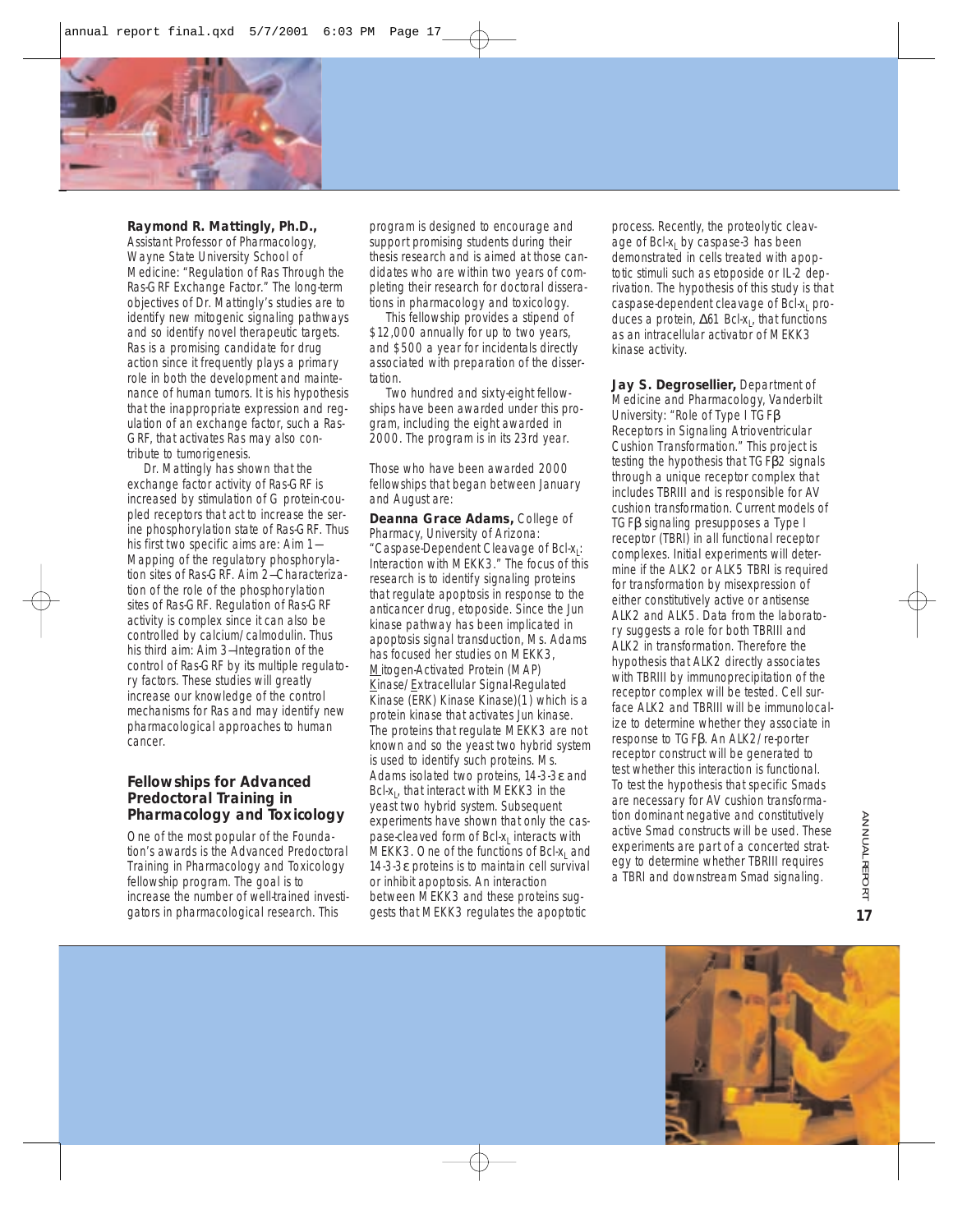

**Selena R. Knight,** University of Miami School of Medicine: "Role of Androgen/ Androgen Receptor in the Antiproliferative Effects of Vitamin  $D_3$  in Prostate Cancer Cells." Prostate cancer cell proliferation is inhibited by the active metabolite of vitamin D, 1α,25-dihydroxyvitamin  $D_3$  (1,25D); however, the magnitude of growth inhibition varies greatly among human cancer cell lines. The androgen sensitive, androgen receptor (AR) positive cell line LNCaP exhibits the most profound growth inhibition in response to 1,25D whereas androgen independent, AR negative prostate cancer cells such as ALVA31 are comparatively insensitive to this 1,25D-mediated inhibition despite the presence of functional 1,25D receptors (VDR). This proposal will directly test the hypothesis that, in addition to VDR, the AR is required for the antiproliferative effects of 1,25D. The studies will examine whether decreasing AR expression in LNCaP cells renders the cell insensitive to 1,25D antiproliferative actions and whether introducing AR into the AR-negative ALVA31 results in 1,25D sensitivity. The long term goal is to identify essential proteins and signaling pathways required for 1,25D-mediated antiproliferative effects on prostate cancer cells so that predictions of responsiveness to vitamin Dbased therapies can be made for individual patients.

**Dan F. McCune,** Department of Pharmacology, University of Kentucky: "Regulation of the Cellular Localization and Signaling Properties of the Alpha<sub>1</sub>-Adrenoceptor Subtypes in Rat Vascular Smooth Muscle Cells." The  $\alpha_1$ -adrenoceptors (ARs) are G-protein coupled receptors (GPCRs) that maintain vascular tone and systematic blood pressure. Three genes encode three unique subtypes, the  $\alpha_{1\Delta}$ ,  $\alpha_{1B}$ , and the  $\alpha_{1D}$ -ARs. Previous work indi-

cates that all three receptor subtypes are expressed in peripheral vascular arteries; however, only a single subtype mediates the contractile response in a particular artery. The  $\alpha_1$ -ARs also induce vascular hypertrophy. Preliminary evidence indicates that the  $\alpha_1$ -ARs differ in their ability to activate hypertrophic growth responses as well. In this proposal, the hypothesis that there are differences in the ability of the  $\alpha_1$ -ARs to stimulate hypertrophic responses and activate mitogen activated protein kinase (MAPK) cascades will be tested. The cellular distribution of the  $\alpha_1$ -ARs will be characterized, and their colocalization with proteins involved in signaling and receptor trafficking determined. Recent evidence has shown that arrestin-mediated receptor internalization is required for GPCRs to activate the MAPK cascade. Thus, the hypothesis that arrestin-mediated  $\alpha_1$ -AR internalization is a prerequisite for the activation of MAPKs will also be tested.

**Kristen A. Mitchell,** College of Pharmacy, Washington State University: "Immunotoxic Effects of TCDD on Antigen-Specific T Cell Responses." Host resistance to infection with influenza virus is the most sensitive adverse effect reported to date for toxicity resulting from exposure to 2,3,7,8-tetrachlorodibenzo-*p*-dioxin (TCDD), a prevalent and extremely toxic environmental contaminant. TCDD-mediated immunotoxicity has been attributed, in part, to the perturbation of T cell-dependent immune responses; however, the precise mechanism underlying TCDD-mediated immunosuppression has not been determined. It has been difficult to define the mechanisms by which exposure to TCDD affects T cells due to the low frequency of antigen-specific T cells that respond to stimulation with antigen. The proposed research will utilize a transgenic model

system in which the majority of T cells express receptors specific for influenza virus, thus increasing the number of antigen-specific T cells that respond during infection. The mechanisms by which exposure to TCDD suppresses T cell function will be determined by tracking antigenspecific T cells during influenza infection in TCDD-treated mice. Specifically, experiments are designed to address the hypothesis that exposure to TCDD suppresses the *expansion, differentiation*, and *activation* of T cells during infection with influenza virus.

**Henry N. Nguyen,** Department of Pharmacology, The George Washington University: "Prevention of Ischemic Neuronal Damage by Inhibition of Calcium Store Depletion." Although many people survive cerebral ischemia caused by stroke or cardiac arrest, most of these patients develop neuronal damage leading to neurological impairment. This dissertation research will test the hypothesis that neuronal damage following cerebral ischemia is caused in part by depletion of Ca2+ stores from the endoplasmic reticulum (ER). Mr. Nguyen will use a novel *in vitro* model: oxygen-glucose deprivation (OGD) in human neuronal cell line, SH-SY5Y. The first aim is to test for the protective effect of drugs and drug combinations that selectively regulate cellular Ca2+, and in particular that inhibit  $ER Ca<sup>2+</sup>$  depletion. Secondly to employ digital calcium imaging techniques to measure the effect of OGD on the Ca<sup>2+</sup> levels in neuronal cells, and the effect of drugs on these levels. Finally, Mr. Nguyen will test OGD-treated cells for activation of signaling mechanisms associated with ER Ca2+ depletion, including down-regulation of the antiapoptosis protein bcl-2, induction of the ER molecular chaperone GRP/BiP, activation of the transcription factor NFκB, and

*The PhRMA Foundation extends a special thank you to the American Association of Anatomists for allowing us to present our 2000 Pharmacology-Morphology awards at its 8th Annual Awards Banquet. This distinguished event was held in conjunction with the Experimental Biology 2000 convention April 15-18 in San Diego, California.*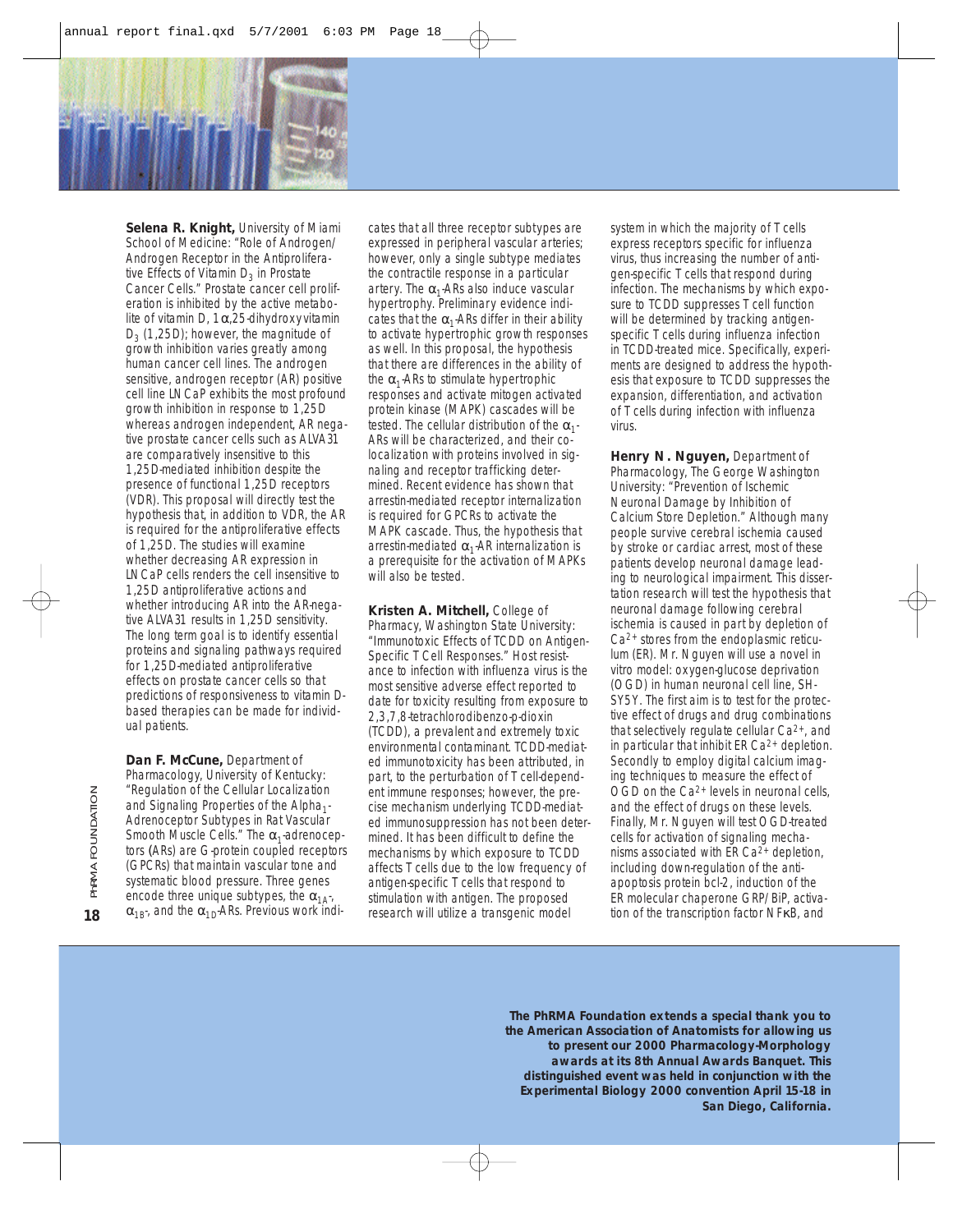

phosphorylation of the protein initiation factor eIF- $2\alpha$ . He hopes to elucidate the mechanisms of ischemic neuronal damage and demonstrate drugs or drug combinations that can be used to alleviate such damage.

**David S. Thiriot,** School of Pharmacy, University of Wisconsin at Madison: "Engineering the Vesicle Monoamine Transporter to Study Structure and Functions: Studies on the role of VMAT native cysteines, sensitivity of VMAT to MTS reagents, and high-affinity dopamine binding domains in human VMAT2 and *C.elegans* VMAT." Reuptake of monoamine neurotransmitter from the synapse is a twostep process involving both plasma membrane reuptake transporters and the synaptic vesicle monoamine transporter.

Mr. Thiriot proposes to study the structure, function and drug binding sites of VMAT by two approaches. The first focuses on the role of cysteines in VMAT, chosen because cysteines are sites of unique chemical reactivity within a protein. This involves using site-directed mutagenesis to remove native cysteines or engineer new cysteines, and sulfhydryl-reactive methanethiosulfonate reagents to derivatize cysteines. Transporters are expressed in COS cells and assayed for ligand binding and uptake. This will provide information on locations of drug binding sites and lead to the generation of a functional cysteine-less or reduced-cysteine transporter, suitable for studies by scanning cysteine mutagenesis or intramolecular cysteine cross linking. The second approach involves the construction of a series of human VMAT2 /*C. elegans* VMAT chimeras and takes advantage of the 20 fold difference in dopamine affinity between these transporters to search for protein domains which contribute to highaffinity dopamine binding. Successful completion of this research will also generate

tools that may be useful in future structural studies of VMAT.

**Tonya G. Thomas,** School of Medical Sciences, Indiana University: "The Role of Gamma-Glutamyl Transferase, Glutathione Peroxidase, and Glutathione Reductase in Diabetic Retinopathy." Prolonged hyperglycemia resulting frorm diabetes mellitus or experimental galactosemia may induce disorders in the microvascular structures of the body (kidney, nerves and retina), including retinopathy. Alternatively, retinopathy may be triggered by a metabolic abnormality. A lethal -glutamyl transferase (GGT)-deficiency causes mice to develop cataracts within one week of birth. Glutathione peroxidase (GPx) and glutathione reductase (GRx) (antioxidant enzymes, which act on glutathione) and GGT, which plays an important role in both the synthesis and degradation of glutathione, have been found within the neural retina as well as the retinal pigment epithelium (RPE). Activities of these enzymes are known to be influenced by hyperglycemia. In addition, hepatic GGT mRNA levels do not change with alterations in enzyme activity in diabetic rats, suggesting that activity in liver must be controlled by another mechanism, such as glycation or glycosylation. Therefore, the global hypothesis is that any disease state or chemical treatment that depletes retinal GGT activity (whether by decreased mRNA transcription or by protein modification) will lead to retinopathy.

**Laura A. Volpicelli,** Emory University School of Medicine: "Intracellular Trafficking of Muscarinic Acetylcholine Receptors in PC12 Cells." Muscarinic acetylcholine receptors (mAChR) play a role in learning and memory and are targets for the treatment of Alzheimer's Disease. Recent evidence indicates that

intracellular trafficking of G protein-coupled receptors (GPRC) is fundamental for regulation of signal transduction. For example, activation of MAPK cascades may be mediated by GPCR internalization. Following endocytosis, GPCR traffic either to lysosomes for degradation or to endosomes that may facilitate receptor resensitization and recycling. This research project will include a series of experiments to characterize the endosomal compartments that mediate intracellular trafficking and resensitization of endogenously expressed mAChR. Furthermore, GPRC trafficking may be impaired in Alzheimer's Disease (AD), a neurologic disorder involving perturbed cholinergic transmission and decreased mAChR signaling. Many studies demonstrate disrupted trafficking of cell surface proteins in AD brains. Ms. Volpicelli will further test whether pathogenic mechanisms involved in the development of AD disrupt mAChR trafficking and impair signaling.

# PHARMACOLOGY-MORPHOLOGY

# **Fellowship Awards in Pharmacology-Morphology including Cell Biology**

The goals of this postdoctoral program are to increase understanding of the actions of drugs by direct study of their effects on cells and tissues; to correlate the morphological changes, and uncover associations observed with functional parameters of cells and tissues.

To be eligible for an award, a candidate must possess formal training in a morphologic specialty or in pharmacology. However, subsequent training in the complementary discipline, during the period of the fellowship, may be informal. On



*left to right: Steve Danzer, from Duke University, Richard M. Nass, from Vanderbilt University, Mei Sun, from Children's Hospital in Boston, and Michael Gershon, M.D., Chairman of the Foundation's Pharmacology/Morphology Advisory Committee.*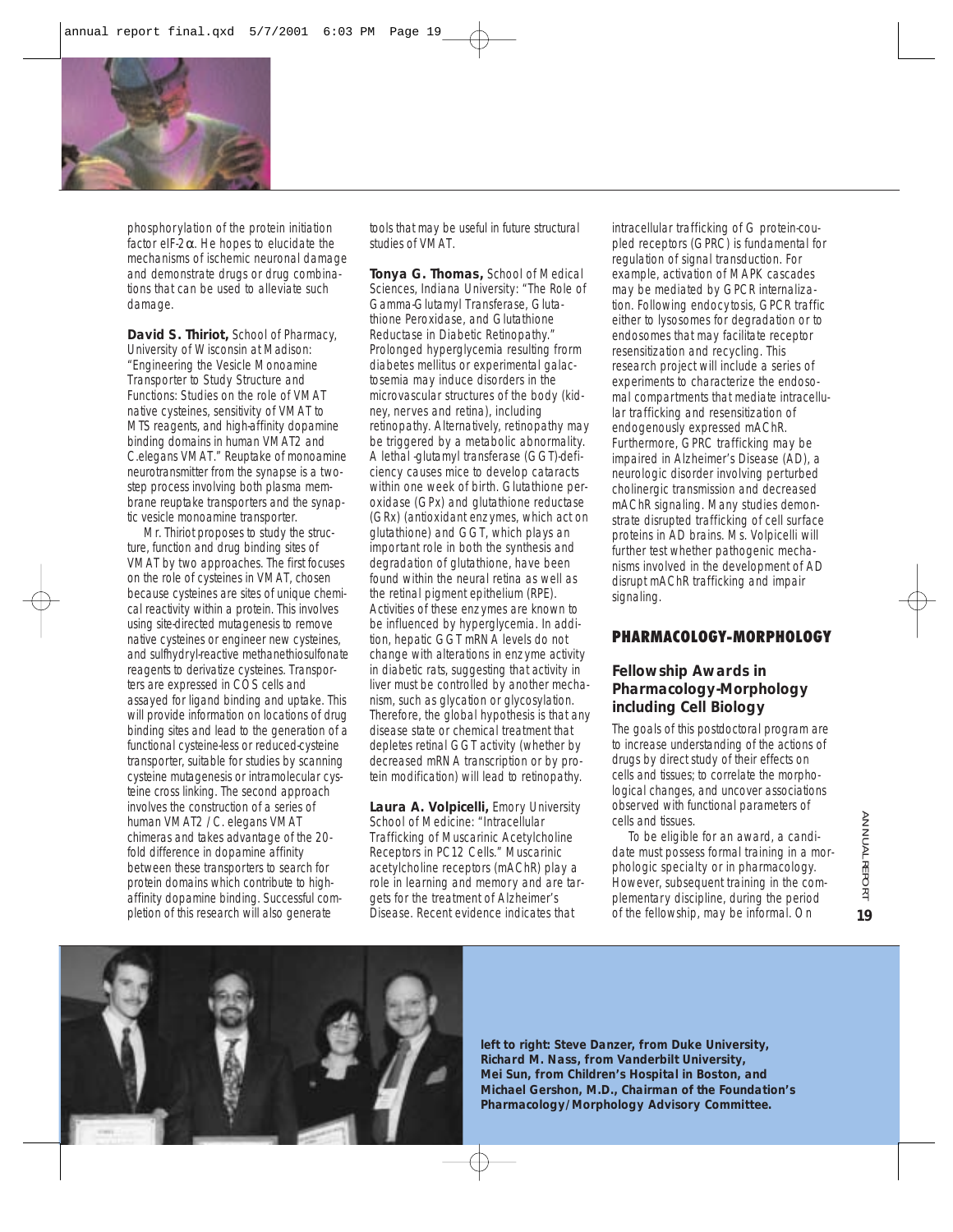

completion of the program, a fellow should be able to use the tools and concepts of both disciplines.

The awards are for two years. The level of support varies and is to be consistant with existing stipends for similarly trained individuals at an applicant university. The fellowship was first offered in 1968. One hundred and five awards have been made to date, including the three awarded in 2000. The program provides up to \$21,500 per year for two years.

#### *Receiving the fellowship beginning July 2000:*

**Steve Danzer, Ph.D.,** Department of Medicine, Neurobiology, Pharmacology and Cancer Biology, Duke University: "Regulation of Dentate Granule Cell Morphology by Neurotrophins and Neurotrophin-Blocking Drugs." Limbic epilepsy is the most common and most devastating form of human epilepsy. The hippocampal dentate gyrus is likely to play a prominent role in the development of this disease. In particular, dentate granule cells normally act as a filter, limiting excitatory input into the hippocampus. Loss of this filtering ability is likely due to the formation of recurrent excitatory synapses among the granule cells as shown by cellular electrophysiological studies. Morphological modifications observed in granule cells during epileptogenesis—sprouting of the mossy fiber axons of the granule cells and/or formation of basilar dendrites—underlie formation of these recurrent excitatory synapses. The molecular determinants of these morphological changes are unknown. Multiple lines of evidence lead us to hypothesize that a neurotrophin, BDNF, causes these morphological modifications. To test this hypothesis, individual granule cells in organotypic slice cultures will be

simultaneously transfected by one plasmid expressing green fluorescent protein and another expressing a neurotrophin or a dominant negative of a neurotrophin receptor using biolistic technology. The complete morphology of these neurons will be examined. The ability of neurotrophin-blocking drugs to prevent epileptic changes in an *in-vitro* model will also be tested. This approach combining morphometry with altered expression of identified genes in individual neurons will provide a powerful tool for molecular pharmacological analysis of neuronal structure in health and disease.

**Richard M. Nass, Ph.D.,** Department of Pharmacology, Vanderbilt University: "Pharmacogenetic Analysis and Neuronal Expression of the Dopamine Transporter." The dopamine transporter (DAT) constitutes the primary mechanism for the inactivation of dopamine (DA) neurotransmission in the brain. DAT proteins are high affinity targets for many important addictive and therapeutic drugs including cocaine, amphetamine, and methyphenidate (Ritalin), as well as providing a portal through which the exogenous neurotoxins 6-OHDA, MPP+, and methamphetamine enter the cell. Despite intensive analysis of DATs for more than two decades, little is known on how DATs mediate substrate transport, how antagonist recognition impedes substrate translocation, and how DATs are regulated. In the present application, Dr. Nass will advance a novel preparation for the isolation of DAT mutant, the delineation of DAT trafficking and functional regulators, and the exploration of molecular determinants of neurotoxin sensitivity. We seek to exploit the presence of DA neurons and DAT proteins in the nematode *Caenorhabditis elegans* to identify functionally

critical DAT residues, delineate mechanisms of DAT-dependent toxin sensitivity and psychostimulant action, and to identify regulators of DAT expression. Dr. Nass will utilize the finding that DA neurons are sensitive to 6-OHDA in a CeDAT –dependent manner, and the ability to track CeDAT::GFP expression in DA processes, to establish visible screens for mutant CeDATs and CeDAT regulators.

**Mei Sun, Ph.D.,** Department of Endocrinology, Children's Hospital/HMS: "Gene Therapy for Parkinson's Disease." It has previously been shown that HSV-1 vectors that express tyrosine hydroxylase (TH) can support long-term biochemical and behavioral correction of the 6-hydroxydopamine (6-OHDA) rat model of Parkinson's disease (PD). This study has a number of limitations including the use of a helper virus packaging system, limited stability of long-term expression, and expression of only TH. To address these issues, the laboratory in which Dr. Sun works developed a helper virus-free packaging system. Recently, the lab has improved the titers of the helper virus-free vector system, developed a modified neuronal-specific promoter that supports longterm expression, and developed large vectors that can coexpress multiple genes. This fellowship proposes to use the improved vector system to 1. Optimize production of dopamine and correction of the rat model of PD by coexpressing multiple dopamine biosynthetic genes (TH, aromatic amino acid decarboxylase, GTP cyclohydrolase) and a vesicular monoamine transporter; and 2. Optimize protection of nigrostriatal neurons by coexpressing the two neurotrophic factors (GDNF and BDNF) that are known to protect nigrostriatal neurons. These approaches will be tested in the rat models of PD.

*On June 5, 2000 in Boston, the PhRMA Foundation presented several 2000 Advanced Predoctoral Fellowships in Pharmacology and Toxicology and Faculty Awards in Basic Pharmacology and Toxicology at the Annual Meeting for the American Society for Biochemistry and Molecular Biology & The American Society for Pharmacology and Experimental Therapeutics. We are grateful to ASPET for this opportunity and extend a special thank you to Christine K. Carrico, Ph.D. for her support at this presentation. E. Leong Way, Ph.D. presented the awards to the Foundation scientists.*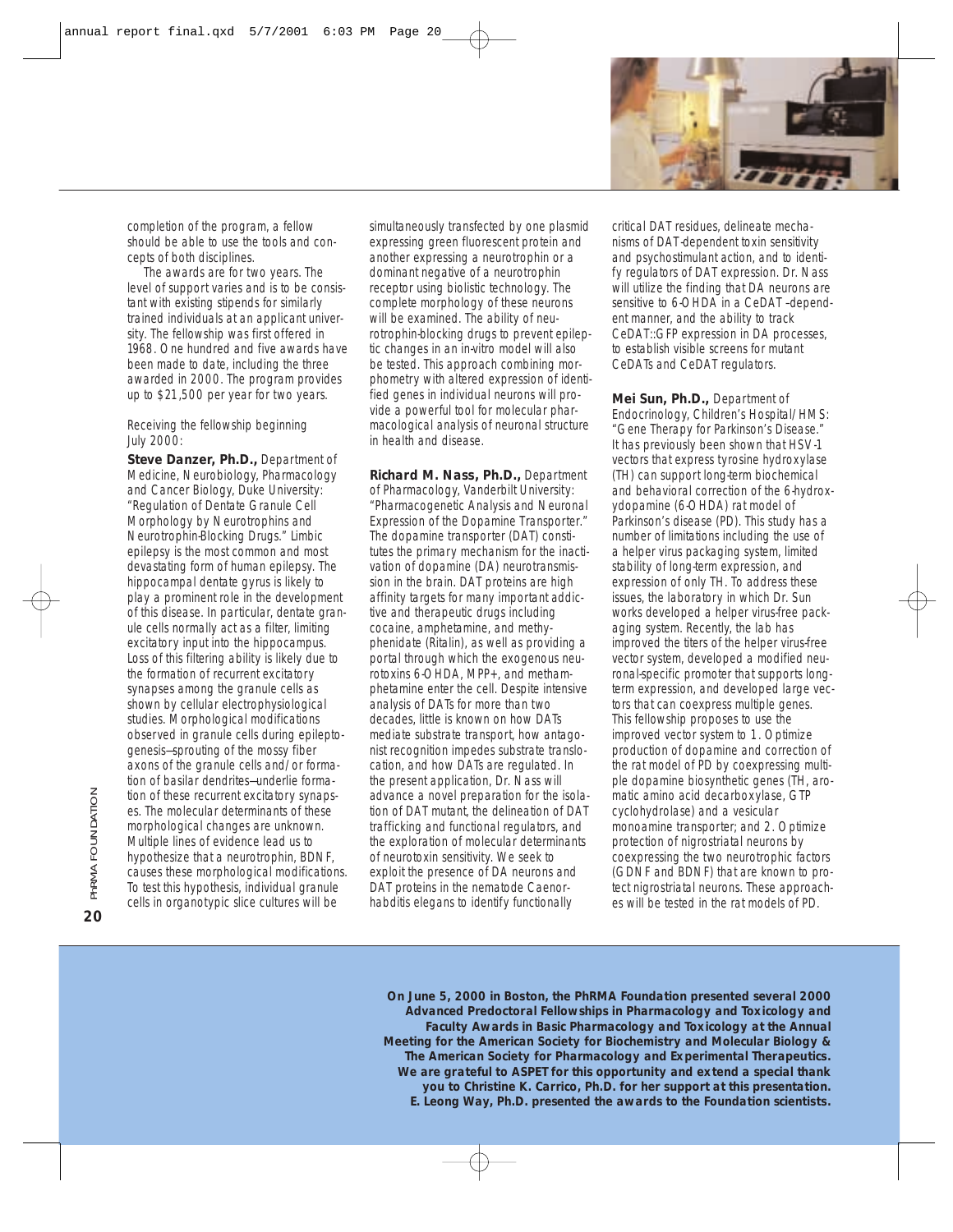

# **RESEARCH STARTER GRANTS**

Research Starter Grants are intended to provide financial support to scientists beginning their independent research careers at the faculty level. Grants are made in basic and clinical pharmacology, pharmaceutics, and drug toxicology. The program, in 2000, supported six Research Starter Grants at \$25,000 for one year. The first awards were made in 1972; and a total of 519 grants have been made, including the six awards beginning on January 1, 2000.

#### *Recipients of the Research Starter Grant that began January 2000:*

**Anton M. Bennett, Ph.D.,** Assistant Professor of Pharmacology, Yale University School of Medicine: "Identification of Substrates for Protein Tyrosine Phosphatases." The control of intracellular signaling cascades that are regulated by protein tyrosyl phosphorylation is dictated by the intrinsic and opposing activities of protein tyrosine kinases (PTKs) and protein tyrosine phosphatases (PTPs). Much has been learned about how PTKs participate in cell growth. However, little is known about the role that PTPs play. The goal of this proposal is to elucidate how the Src homology 2 domain-containing PTP (SHP-2) functions in normal and oncogenic cell growth. A substantial body of evidence indicates that the phosphatase activity of SHP-2 is required for positive signaling downstream of several growth factor receptors. The specific aims of this proposal are two-fold: (1) develop a molecular-screening based approach for the identification of PTP substrates and (2) utilize this methodology to identify the substrate(s) for SHP-2 growth factor signal transduction. Identification of the substrate for SHP-2 will form the basis for

elucidating the mechanistic contribution of this enzyme in normal and oncogenic cell growth. This information can be harnessed to reveal potentially new targets for drug design in cancer chemotherapeutics.

**Margaret E. Black, Ph.D.,** Assistant Professor, Department of Pharmaceutical Sciences, Washington State University: "Mechanism of Resistance to Cancer Chemotherapeutic Agents by Guanylate Kinase." An underlying principle in cancer chemotherapy is the exploitation of biochemical and cellular differences that occur between normal and tumor cells by using drugs that target and kill tumor cells. The propensity of cancer cells to develop resistance to antineoplastic agents frequently results in treatment failure. Mutations that result in resistance often occur in key genes such as those that encode enzymes responsible for drug metabolism or are the drug targets themselves. One enzyme, guanylate kinase, is important in the activation of the anticancer drugs, 6-thioguanine and 8-azaguanine, as well as the antiherpetic drugs, acyclovir and ganciclovir that are currently used in gene therapy of cancer with Herpes Simplex Virus type 1 (HSV-1) thymidine kinase (TK).

Dr. Black seeks to randomly introduce mutations into the guanylate kinase cDNA and to select for drug resistant clones by genetic complementation in *E. coli.* Identification of these mutations will reveal changes that can lead to drug resistance as well as amino acid residues that are virtually non-mutable. Understanding the molecular mechanism of drug resistance will be useful for the design of new drugs that evade development of drug resistance and for creating guanylate kinase variants

that are recalcitrant to developing resistance for use with HSV-1 TK in gene therapy for cancer.

**Roy J. Duhé, Ph.D.,** Assistant Professor, Department of Pharmacology and Toxicology, University of Mississippi Medical Center: "Molecular Mechanisms of JAK2 Activation." Members of the Janus family of protein-tyrosine kinases (JAKs) are essential early mediators of cytokine-initiated signal transduction. Hyper-activation of the JAK2 has been causally linked to specific leukemias and may be an etiologic agent of other cancers. JAK2 contains an apparent autoinhibitory domain and defects in, or loss of, this domain contributes to JAK2 hyperactivation. Dr. Duhé proposes to use recombinant JAK2 expression vectors to determine whether the loss of the autoinhibitory domain directly induces JAK2 activation or whether this loss merely makes the JAK2 a better substrate for trans-activating protein tyrosine kinases (PTKs) in the cell. This data will provide essential insights into drug design based on the JAK2 autoinhibitory domain. Not only will this promote the development of JAK-suppressive drugs for the treatment of certain leukemias, but it may also provide insight into the development of JAK-enhancing drugs that may be useful in the treatment of immunosuppressive disorders.

### **Giovanni M. Pauletti, Ph.D.,**

Assistant Professor of Biopharmaceutics/ Pharmacokinetics, College of Pharmacy, University of Cincinnati Medical Center: "Rational Prodrug Design to Overcome Drug Resistance." Increasing resistance of tumor cells to cytotoxic agents impairs successful treatment of cancer patients undergoing chemotherapy. Various mech-



*left to right: Anton M. Bennett, from Yale University, E. Leong Way, Ph.D., and Margaret E. Black, from Washington State University, Gionvanni M. Pauletti, from the University of Cincinnati Medical Center, and Roy J. Duhé, from the University of Mississippi Medical Center.*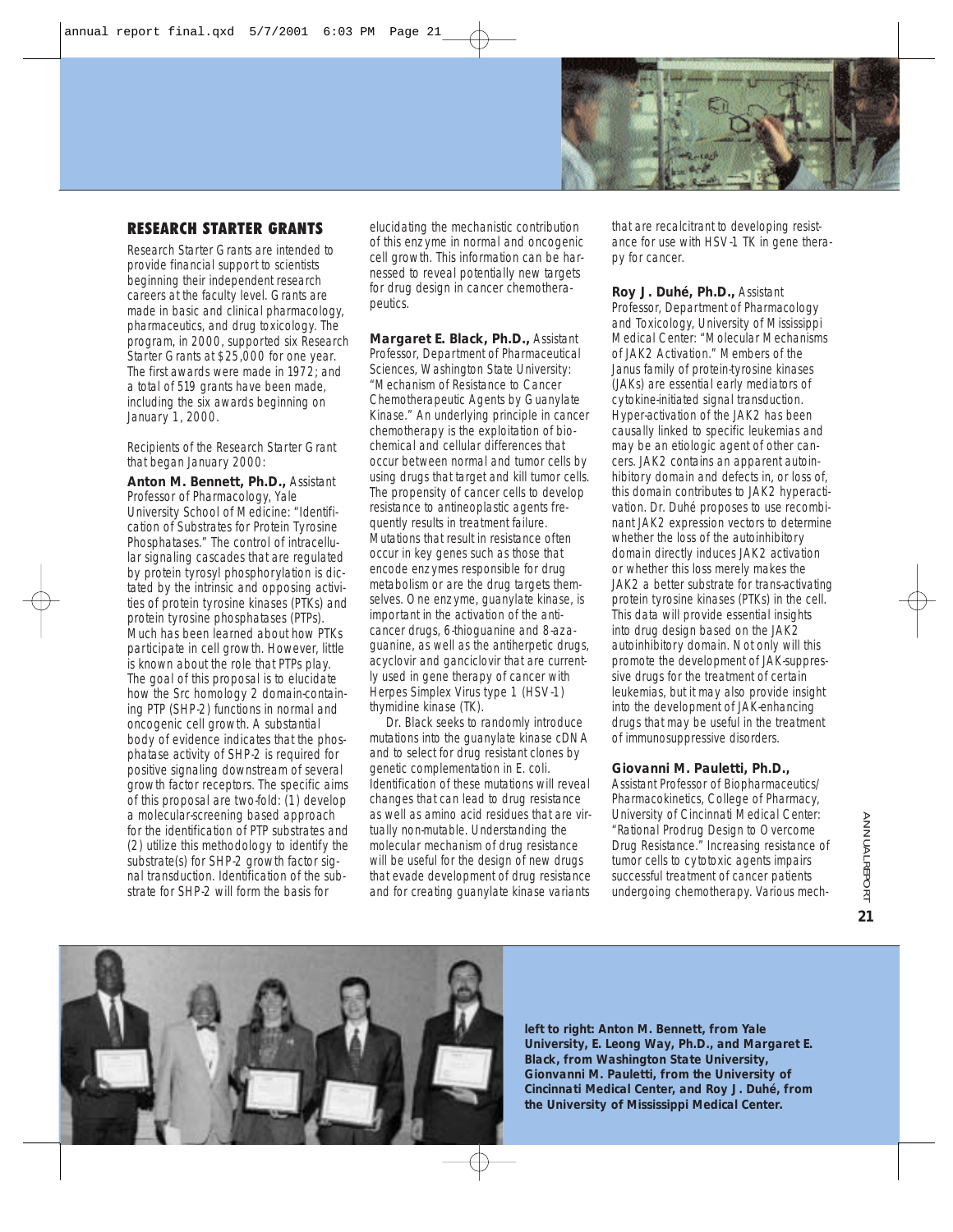

anisms have been identified to contribute to drug resistance of cancer cells, including reduced intracellular accumulation of cytotoxic drug molecules due to increased expression of specific membrane efflux systems. The therapeutic challenge of the future, therefore, is to design new approaches that improve delivery of antineoplastic drugs into drug-resistant tumor cells and/or to evaluate alternative drug strategies that minimize development of drug-resistant tumor cells. The objective of this application is to evaluate a novel prodrug strategy that is designed to increase intracellular accumulation of substrates for membrane efflux systems in drug-resistant tumor cells. The central hypothesis to be tested is that prodrugs of rhodamine 123 prepared with a unique folate/peptide promoiety exhibit decreased substrate activity for membrane efflux systems and reproducibly increase intracellular accumulation of the parent molecule in drugresistant tumor cells.

#### **Katherine L. Perkins, Ph.D.,**

Assistant Professor, Department of Physiology and Pharmacology, State University of New York Health Science Center: "GABA-mediated Excitation of Interneurons in Adult Guinea Pig Hippocampus." *y*-aminobutyric acid (GABA) is the major inhibitory neurotransmitter in the brain, but it might also function as an excitatory transmitter among some interneurons. The objective of this application is to determine the mechanism

whereby GABA application leads to the excitation of certain hippocampal CA3 interneurons. Interneurons in hippocampal slices of adult guinea pig hippocampus will be located using an upright compound microscope equipped with infrared/differential interference contrast technology, and the response of the interneurons to GABA application will be recorded intracellularly using microelectrode current-clamp recordings and whole cell voltage-clamp recordings. The central hypothesis to be tested is that GABA excites certain hippocampal CA3 interneurons by acting directly on  $HCO<sub>3</sub>$ -permeable GABA receptor-channels on those interneurons.

**Nephi Stella, Ph.D.,** Assistant Professor, Department of Pharmacology, University of Washington: "Cannabinoids and Cytokines in Microglial Cell Activation." Several pathologies, such as multiple sclerosis and Alzheimer's disease, are associated with an inflammation of the CNS. Microglial cells, the immune cells of the CNS, are invariably activated in these pathologies and participate in lesion propagation. A current line of research in molecular pharmacology is to investigate the mechanisms underlying microglial cell activation in order to discover novel pharmaceutical targets with anti-inflammatory properties.

The active component of marijuana, ∆9-tetrahydrocannabinol, is immunosuppressive. The signaling pathway linked to these biological effects (the cannabinoid signaling pathway) has been recently described. Neurons and peripheral macrophages express cannabinoid receptors, produce endocannabinoids (the substances that normally engage these receptors), and have the mechanisms responsible for the biological inactivation of these endocannabinoids.

The overall goal of this proposal is to determine if microglial cells express a functional cannabinoid signaling pathway under their quiescent state or during cytokine-induced activation.

# **Ethical Considerations**

The Scientific Advisory Committee as well as the program advisory committees of the PhRMA Foundation are dedicated to ensuring the appropriate use of animals and humans in research. In their deliberations, they consider all aspects of a proposal and may deny support for many reasons. Careful consideration is given to ensure the humane use and care of animal subjects. For human and animal research, the project review committee requires, in writing, a statement of adherence to prevailing standards of ethical research practices. Institutional Review Board approval is required before any research project may be initiated. In addition, informed consent is required before any person can participate in a research project.

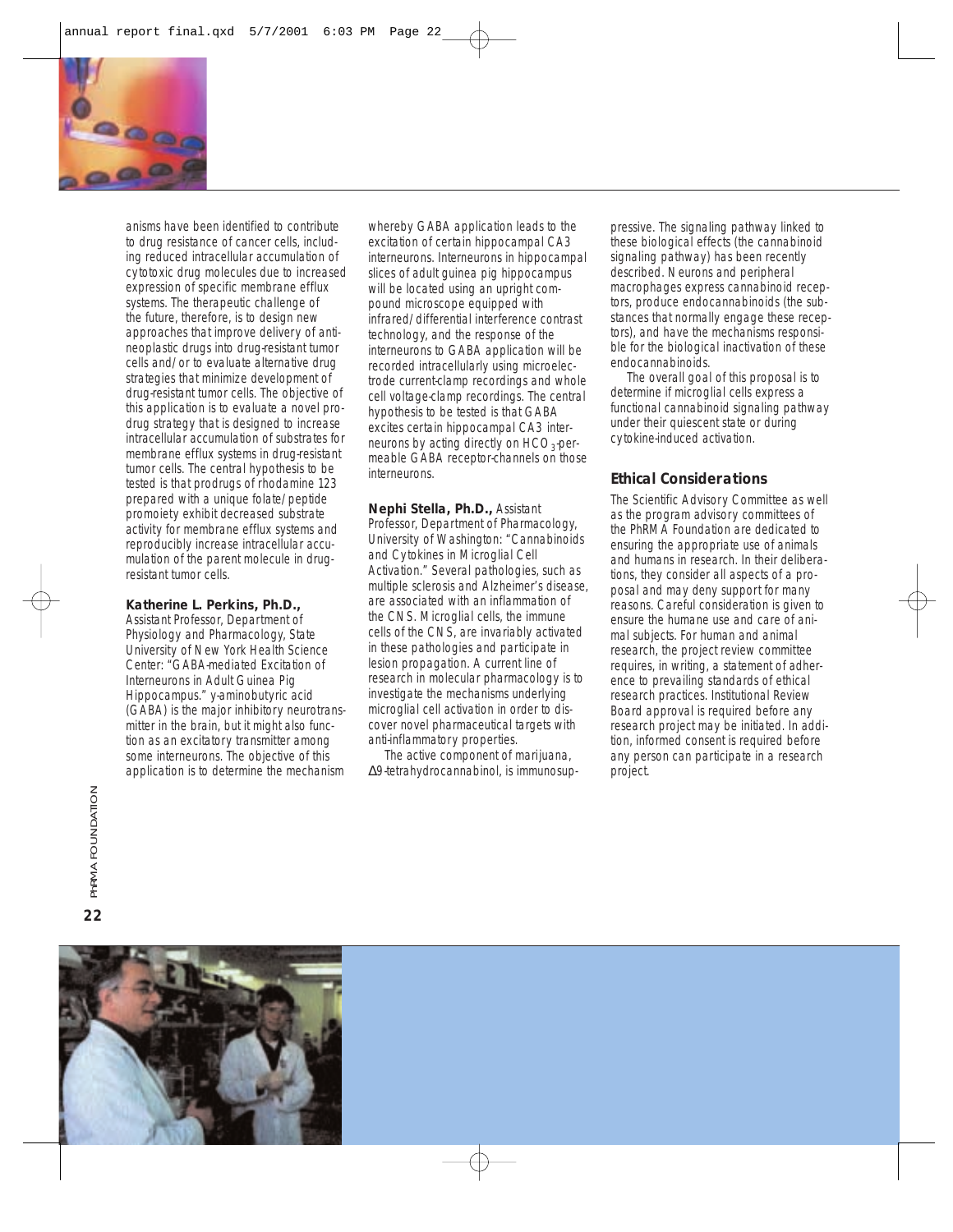# board of directors



**Robert A. Ingram** Chairman Glaxo Wellcome Inc. Research Triangle Park, NC



**Robert Essner** Executive Vice President American Home Products Corporation Madison, NJ



**Miles D. White** Chairman and Chief Executive Officer Abbott Laboratories Abbott Park, IL

#### *Chairman Secretary/Treasurer*



**Patrick J. Zenner** President and Chief Executive Officer Hoffmann-La Roche Inc. Nutley, NJ



**Richard J. Markham** Chief Executive Officer Aventis Pharma AG Bridgewater, NJ



**Robert N . Wilson** Vice Chairman, Board of Directors Johnson & Johnson New Brunswick, NJ



**M. James Dougherty** Group Vice President McGraw-Hill Healthcare Information Group Minneapolis, MN



**Kanichi Nakamura, Ph.D.** President and Treasurer Sankyo Pharma Inc. New York, NY



**Alan F. Holmer**  (*Ex-Officio*) President and Chief Executive Officer Pharmaceutical Research and Manufacturers of America Washington, D.C.

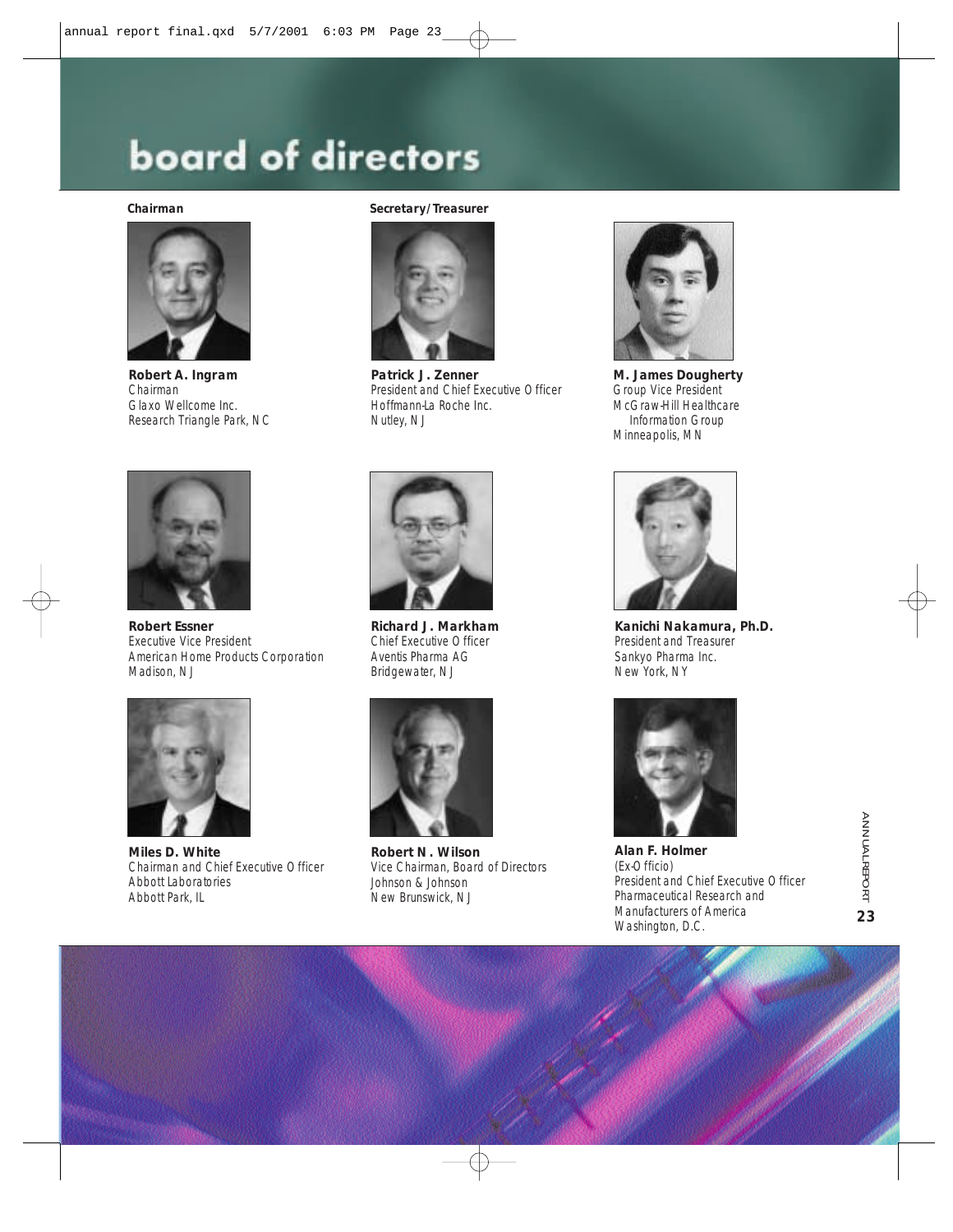# treasurer's report



**T**he PhRMA Foundation ended 1999 in sound financial shape and is laying the groundwork for significant improvements this year and beyond. For 1999, contributions were up 3% from the previous year, to \$1.6 million, and total income was \$2.3 million. More than \$1.3 million was awarded in grants, and total expenditures were \$1.8 million. Total net assets at year end were \$5.9 million. Of this amount, \$2.7 million represents funds tentatively authorized but not yet paid for the future years of grants already awarded. Financial details are shown in the accompanying Statement of Income and Expenditures.

# **Patrick J. Zenner**

During 2000, the Foundation Board implemented a formula for contributions, and our benefactors are responding well. We expect contributions to increase significantly this year, as we look ahead to the new program described in this report. On behalf of the Board and staff, I give special thanks for the continuing support of our generous benefactors, who are listed in this report.

The Foundation's financial position as of December 31, 1999, has been audited by the Rosslyn, Virginia accounting firm of Buchanan & Company.

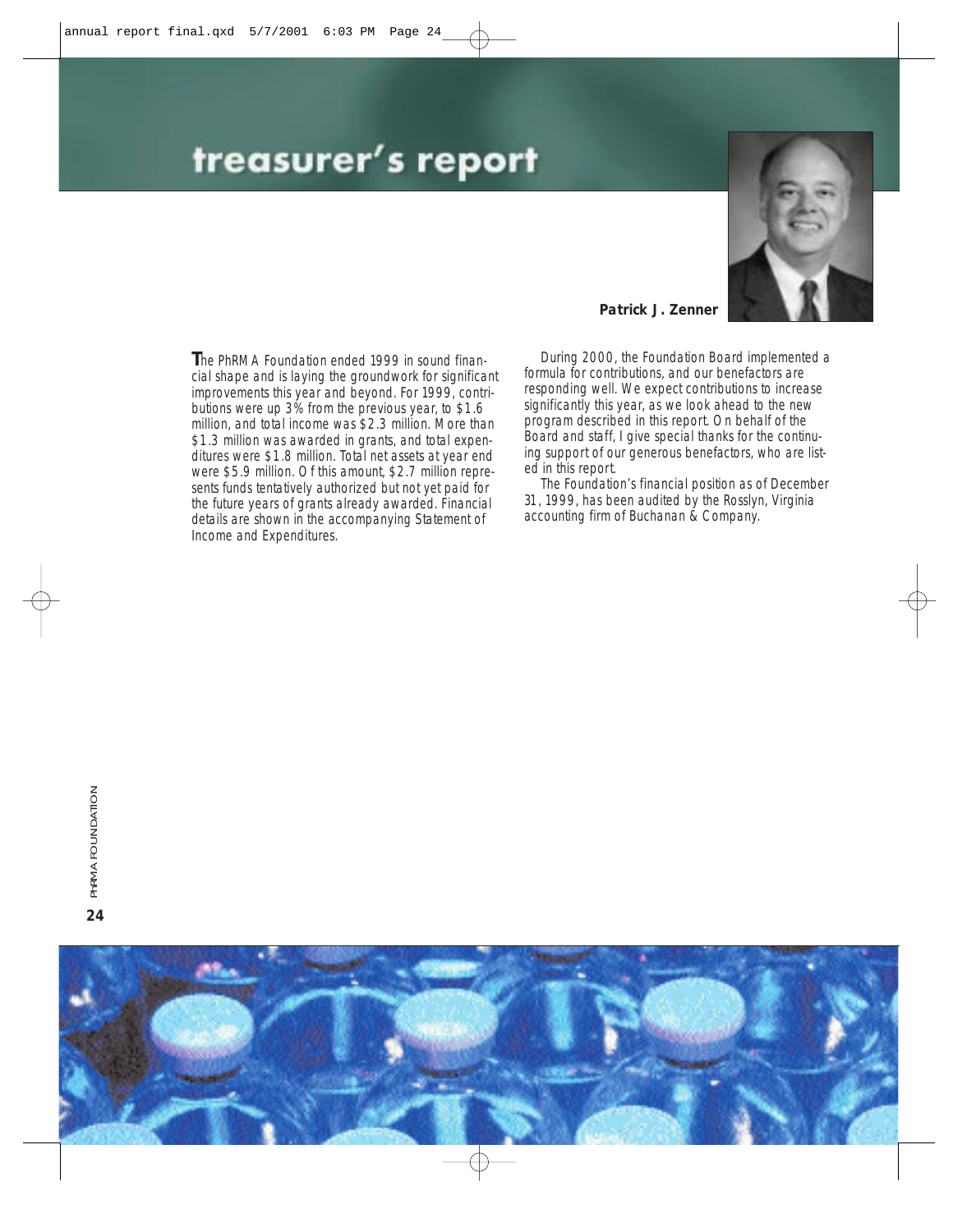# **Statement of Income and Expenditures For the Year Ended December 31, 1999**

| Income:                                                                                                                                                                                                                                                                                                                                                                                                                                                                                                                                                                                                                                                                               |                                                                                                                                                                              |
|---------------------------------------------------------------------------------------------------------------------------------------------------------------------------------------------------------------------------------------------------------------------------------------------------------------------------------------------------------------------------------------------------------------------------------------------------------------------------------------------------------------------------------------------------------------------------------------------------------------------------------------------------------------------------------------|------------------------------------------------------------------------------------------------------------------------------------------------------------------------------|
| Contributions<br>Interest and Dividends<br>Realized Gains on Sale of Securities<br>Unrealized Gains on Sale of Securities<br>Miscellaneous Income                                                                                                                                                                                                                                                                                                                                                                                                                                                                                                                                     | \$1,605,084<br>434,537<br>89,076<br>150,815<br>54,876                                                                                                                        |
| <b>Total Income</b>                                                                                                                                                                                                                                                                                                                                                                                                                                                                                                                                                                                                                                                                   | \$2,334,388                                                                                                                                                                  |
| <b>Expenditures:</b>                                                                                                                                                                                                                                                                                                                                                                                                                                                                                                                                                                                                                                                                  |                                                                                                                                                                              |
| Programs:<br>Grants<br><b>Awards in Excellence</b><br>Faculty Awards in Clinical Pharmacology<br><b>Faculty Awards in Basic Pharmacology</b><br>Fellowships for Careers in Clinical Pharmacology<br>Advanced Predoctoral Fellowships in Pharmacology-Toxicology<br>Pharmacology-Morphology Fellowships<br><b>Medical Student Fellowships</b><br><b>Research Starter Grants</b><br>Advanced Predoctoral Fellowships in Pharmaceutics<br>Undergraduate Fellowships in Pharmaceutics<br>Postdoctoral Fellowships in Pharmaceutics<br>Faculty Award in Pharmacoeconomics<br><b>Faculty Award in Bioinformatics</b><br>Subtotal - Grants<br><b>Annual Awardee Meeting</b><br>Program Total | 16,000<br>270,000<br>135,000<br>75,000<br>213,000<br>77,336<br>60,000<br>125,000<br>131,000<br>30,000<br>18,750<br>120,000<br>75,000<br>\$1,346,086<br>61,184<br>\$1,407,270 |
| <b>Management and General:</b><br>Committee Meetings, Travel and Honoraria:<br>Publications and Videos:<br>Professional Services and Investment Expenses:<br>Administrative and Staff Expenses:<br>Subtotal - M&G                                                                                                                                                                                                                                                                                                                                                                                                                                                                     | 51,297<br>60,149<br>56,849<br>198,446<br>\$366,741                                                                                                                           |
| <b>TOTAL EXPENDITURES</b>                                                                                                                                                                                                                                                                                                                                                                                                                                                                                                                                                                                                                                                             | \$1,774,011                                                                                                                                                                  |

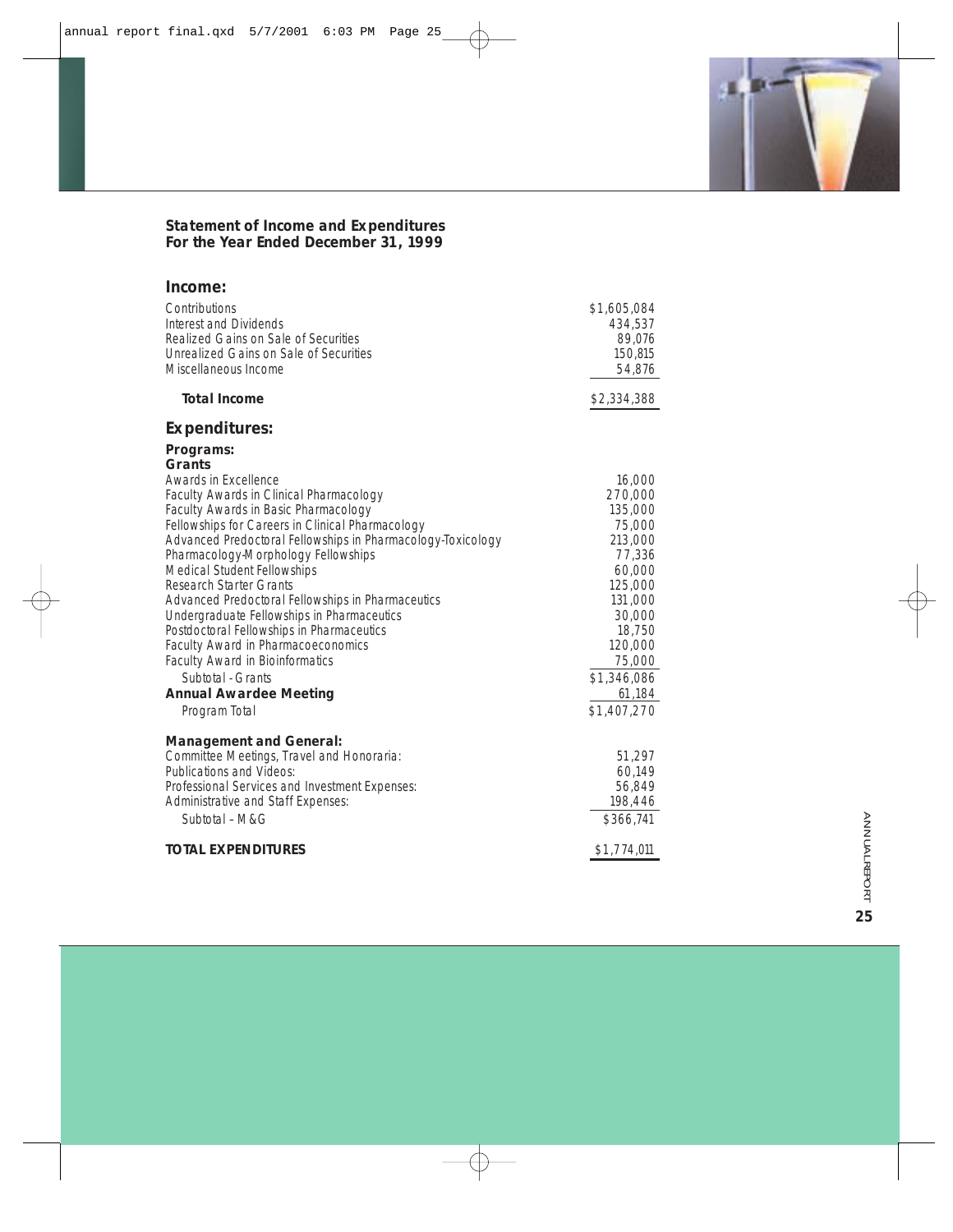# advisory committees



**William R. Darrow, M.D., Ph.D. Chief Scientific Advisor**

# SCIENTIFIC ADVISORY <u>COMMITTEE</u>

**William R. Darrow, M.D., Ph.D.** *Chairman*

Senior Medical Advisor Schering-Plough Research Institute Schering-Plough Corporation Kenilworth, New Jersey

# **Paul Calabresi, M.D.**

Professor and Chair Emeritus Department of Medicine Brown University School of Medicine Providence, Rhode Island

# **Michael D. Gershon, M.D.**

Professor and Chairman Department of Anatomy & Cell Biology Columbia University College of Physicians and Surgeons New York, New York

#### **Arthur Hull Hayes, Jr., M.D.** President

MediScience Associates New Rochelle, New York

### **James Swarbrick, D.Sc., Ph.D.**

Vice President Research and Development AAI Wilmington, North Carolina

#### **Hugh H. Tilson, M.D., Dr.P.H.**

Clinical Professor, Epidemiology and Health Policy Senior Advisor to the Dean University of North Carolina School of Public Health Chapel Hill, North Carolina

#### **Irwin M. Weiner, M.D.**

Emeritus Professor and Former Dean College of Medicine State University of New York Health Science Center at Syracuse Syracuse, New York

# **BASIC PHARMACOLOGY ADVISORY COMMITTEE**

### **Irwin M. Weiner, M.D.** *Chairman*

Emeritus Professor and Former Dean State University of New York Health Sciences Center at Syracuse Syracuse, New York

# **James W. Aiken, Ph.D.**

Director of Research & Development Pharmacia & Upjohn Peapack, New Jersey

# **Terry L. Bowlin, Ph.D.**

Vice President Research BIOCHEM Pharma

# Laval, Quebec, Canada

**Theodore M. Brody, Ph.D.** Professor and Former Chairman Department of Pharmacology and Toxicology Michigan State University East Lansing, Michigan

#### **George C . Fuller, Ph.D.**

(Former) Dean and Professor of Pharmacology Wayne State University Detroit, Michigan

### **Paul S. Guth, Ph.D.**

Professor of Pharmacology School of Medicine Tulane University New Orleans, Louisiana

#### **George R. Lenz, Ph.D.**

Vice President of Research & Development NeoGenesis Inc. Cambridge, Massachusetts

#### **Bernard L. Mirkin, M.D., Ph.D.**

William G. Swartchild, Jr. Distinguished Chair in Research Head and Director of Research Children's Memorial Institute for Education and Research Professor of Pediatrics Northwestern University Medical School Chicago, Illinois

#### **Sidney Pestka, M.D.**

Professor and Chairman Department of Molecular Genetics and Microbiology University of Medicine & Dentistry of New Jersey Robert Wood Johnson Medical School Piscataway, New Jersey

#### **Frederick M. Radzialowski, Ph.D.** President

FMR Research Associates, Inc. Glenview, Illinois

**26**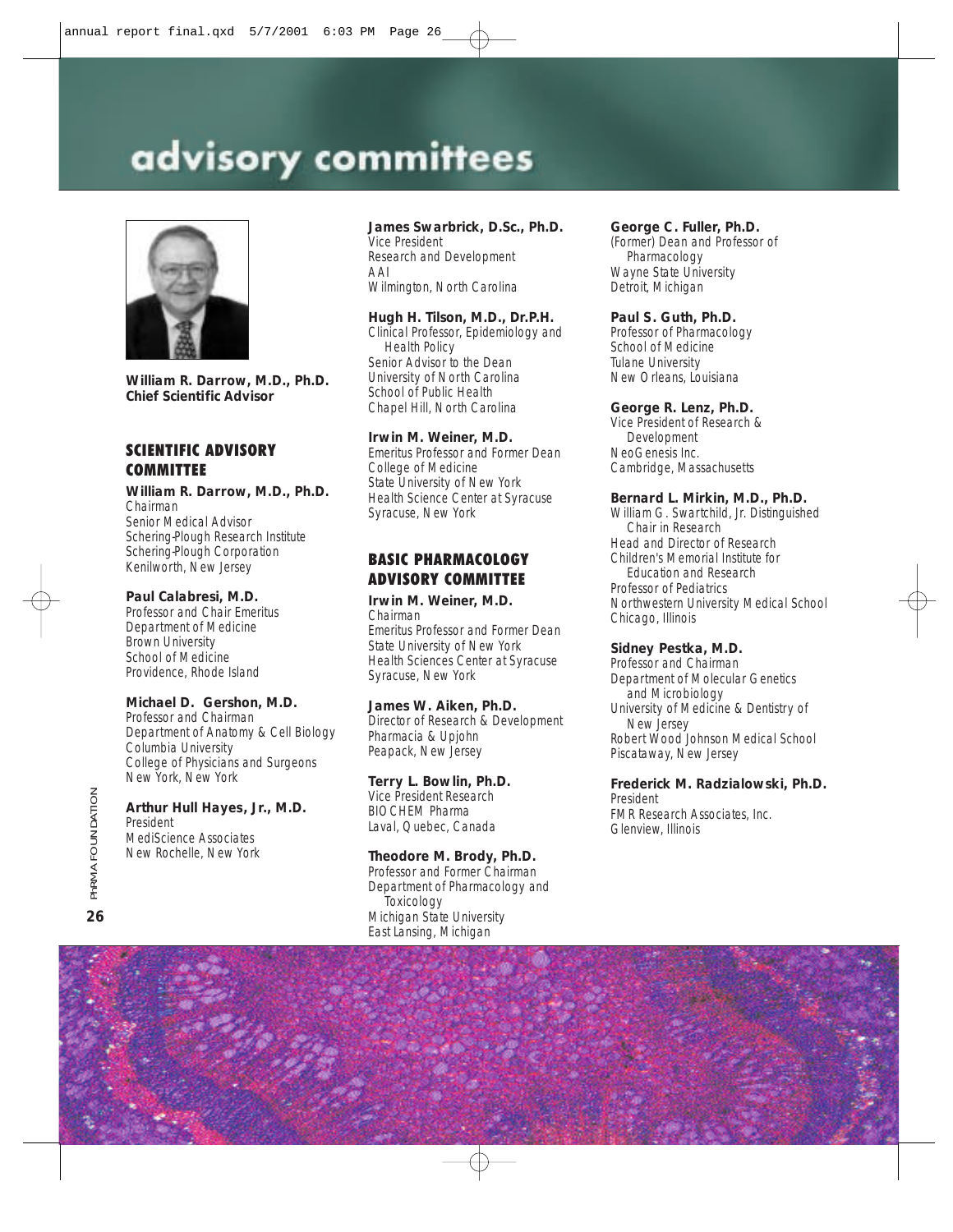

# CLINICAL PHARMACOLOGY ADVISORY COMMITTEE

# **Paul Calabresi, M.D.**

*Chairman* Professor and Chair Emeritus Department of Medicine Brown University School of Medicine Providence, Rhode Island

#### **Darrell R. Abernethy, M.D., Ph.D.**

Clinical Director National Institute on Aging Chief, Laboratory of Investigation Gerontology Research Center Baltimore, Maryland

### **Thorir D. Bjornsson, M.D., Ph.D.**

Vice President, Clinical Pharmacology Worldwide Clinical Research & Development Bristol-Myers Squibb Princeton, New Jersey

### **Terrence F. Blaschke, M.D.**

Professor of Medicine and Molecular Pharmacology Chief, Division of Clinical Pharmacology Stanford University School of Medicine Stanford, California

### **Alan S. Nies, M.D.**

Senior Vice President Clinical Sciences Merck & Co., Inc. Rahway, New Jersey

# PHARMACOLOGY-MORPHOLOGY ADVISORY COMMITTEE

**Michael D. Gershon, M.D.**  *Chairman* Professor and Chairman Department of Anatomy & Cell Biology Columbia University College of Physicians & Surgeons New York, New York

# **George A. Condouris, Ph.D.**

Professor and Former Chairman Department of Pharmacology/Toxicology University of Medicine & Dentistry of New Jersey Newark, New Jersey

# **Cheryl Dreyfus, Ph.D.**

Professor Department of Neuroscience & Cell Biology University of Medicine and Dentistry of New Jersey Robert Wood Johnson Medical School Piscataway, New Jersey

# **Felix A. de la Iglesia, M.D.**

Vice President Department of World Wide Preclinical Safety Parke-Davis Pharmaceutical Research Ann Arbor, Michigan

# **Robert B. Jennings, M.D.**

James B. Duke Professor of Pathology School of Medicine Duke University Durham, North Carolina

#### **Hugh B. Lewis, B.V.M.S., M.R.C .V.S.**

Senior Vice President Practice Development Medical Management International, Inc. Portland, Oregon

# **David L. Nelson, Ph.D.**

Senior Research Scientist Lilly Research Laboratories A Division of Eli Lilly and Company Indianapolis, Indiana

# **Henry J. Ralston III, M.D.**

Professor and Chairman Department of Anatomy School of Medicine University of California, San Francisco San Francisco, California



*The PhRMA Foundation warmly recognizes E. Leong Way, Ph.D., for his outstanding contributions to the Foundation for more than 30 years. Eddie was a member of the Foundation's Scientific Advisory Committee from 1968 through 1992 and a member of the Basic Pharmacology Advisory Committee from 1973 until he stepped down this year. He served with tremendous insight and spirit. The success of the Foundation's program is due to the collective knowledge, dedication, and generosity of its committee members. Thanks, Eddie, for sharing so many years with us. You will truly be missed.*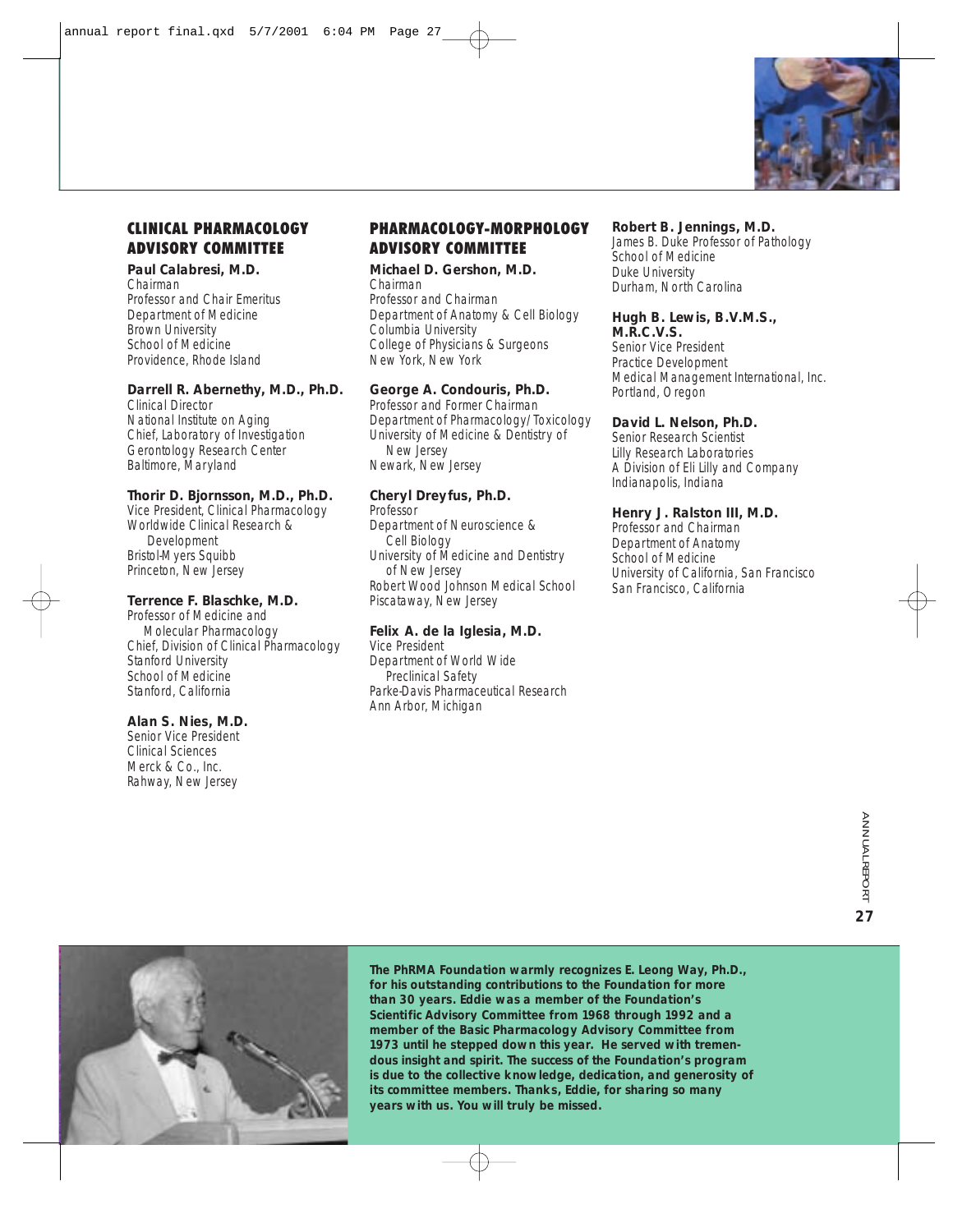

# **PHARMACEUTICS ADVISORY COMMITTEE**

**James Swarbrick, D.Sc., Ph.D.** Chairman Vice President Research & Development AAI Wilmington, North Carolina

### **William J. Curatolo, Ph.D.**

Research Director Pfizer Global Research & Development Pfizer Inc. Groton, Connecticut

#### **William I. Higuchi, Ph.D.**

Distinguished Professor and Chairman Department of Pharmaceutics College of Pharmacy University of Utah Salt Lake City, Utah

### **George Zografi, Ph.D.**

Professor of Pharmaceutics School of Pharmacy University of Wisconsin-Madison Madison, Wisconsin

# PHARMACOECONOMICS ADVISORY COMMITTEE

**Jean Paul Gagnon, Ph.D.** *Chairman* Director, Public Policy Aventis Pharmaceuticals, Inc. Parsippany, New Jersey

# **J. Lyle Bootman, Ph.D.**

Dean College of Pharmacy University of Arizona Tucson, Arizona

# **Jane T. Osterhaus, Ph.D.**

Director of the Arthritis Team Department of Global Health Outcomes **Searle** Skokie, Illinois

# **Frederick W. Telling, Ph.D.**

Vice President Corporate Strategic Planning and Policy Pfizer Inc. New York, New York

# **PhRMA Foundation Staff**

**Del Persinger** President and Chief Executive Officer



**Eileen McCarron** Director of Development

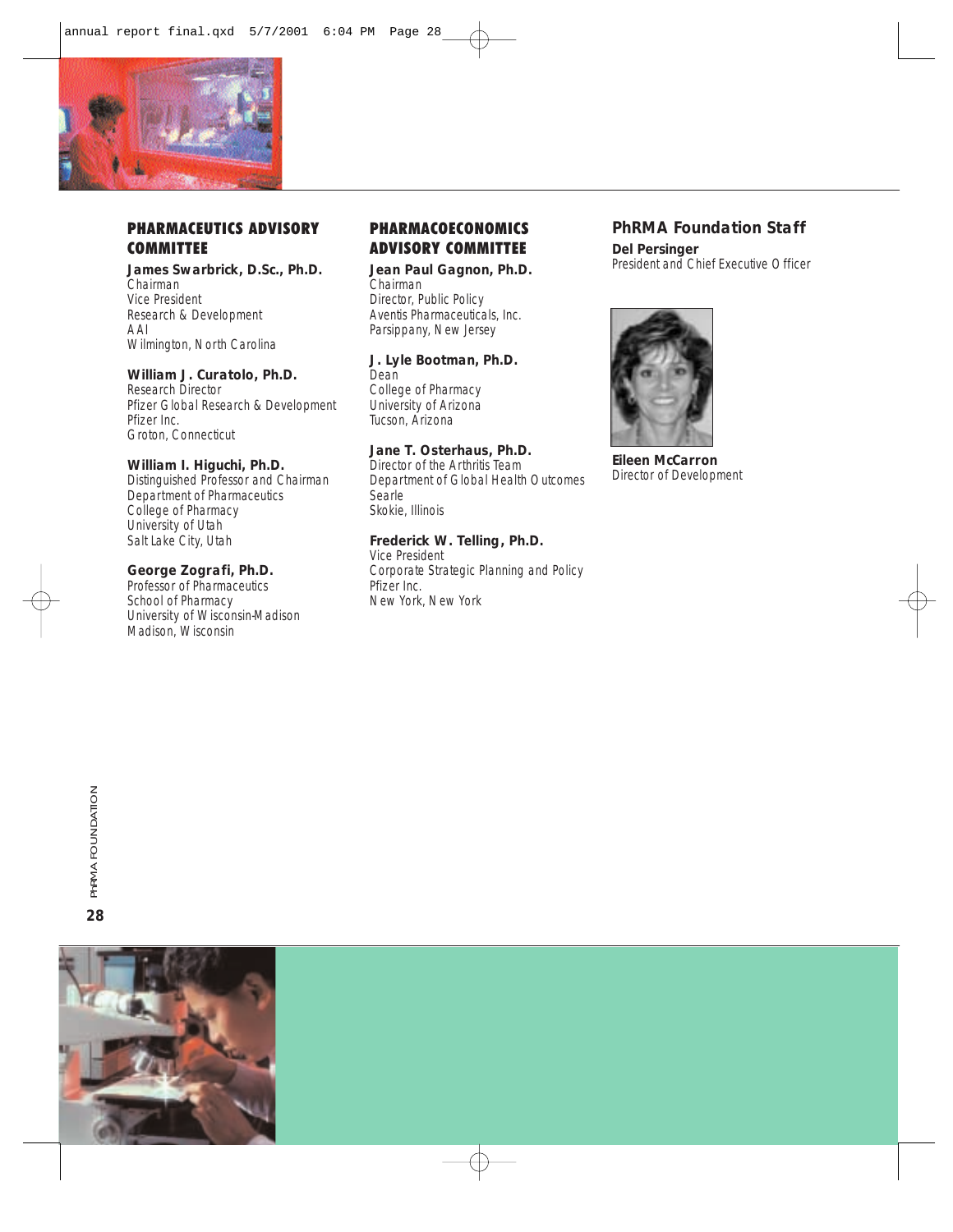# benefactors

**T**he PhRMA Foundation owes its success to the pharmaceutical companies that have provided their generous support over the past 35 years. We thank all of you for continuing to invest in the future of pharmaceutical research and the scientists of tomorrow.

### **Our 1999-2000 Benefactors are:**

Abbott Laboratories Allergan, Inc. American Home Products Corporation American Medical Association Amgen AstraZeneca PLC Aventis Pharmaceuticals Bayer Corporation Biogen, Inc. Boehringer Ingelheim Corporation Bristol-Myers Squibb Company Centocor, Inc. Eli Lilly and Company Genzyme Corporation Glaxo Wellcome, Inc. Hoechst Marion Roussel Hoffmann-La Roche Inc.

Johnson & Johnson Kelly/Waldron and Company Ligand Pharmaceuticals Medical Economics Merck & Co., Inc. Novartis Pharmaceuticals Corporation Organon Inc. Pfizer Inc Pharmacia & Upjohn PhRMA Reed Exhibition Companies The Procter & Gamble Company Sanofi-Sythelabo Inc. Schering-Plough Corporation Schwarz Pharma, Inc. SmithKline Beecham, p.l.c. 3M Pharmaceuticals Warner-Lambert Company Yamanouchi USA, Inc.